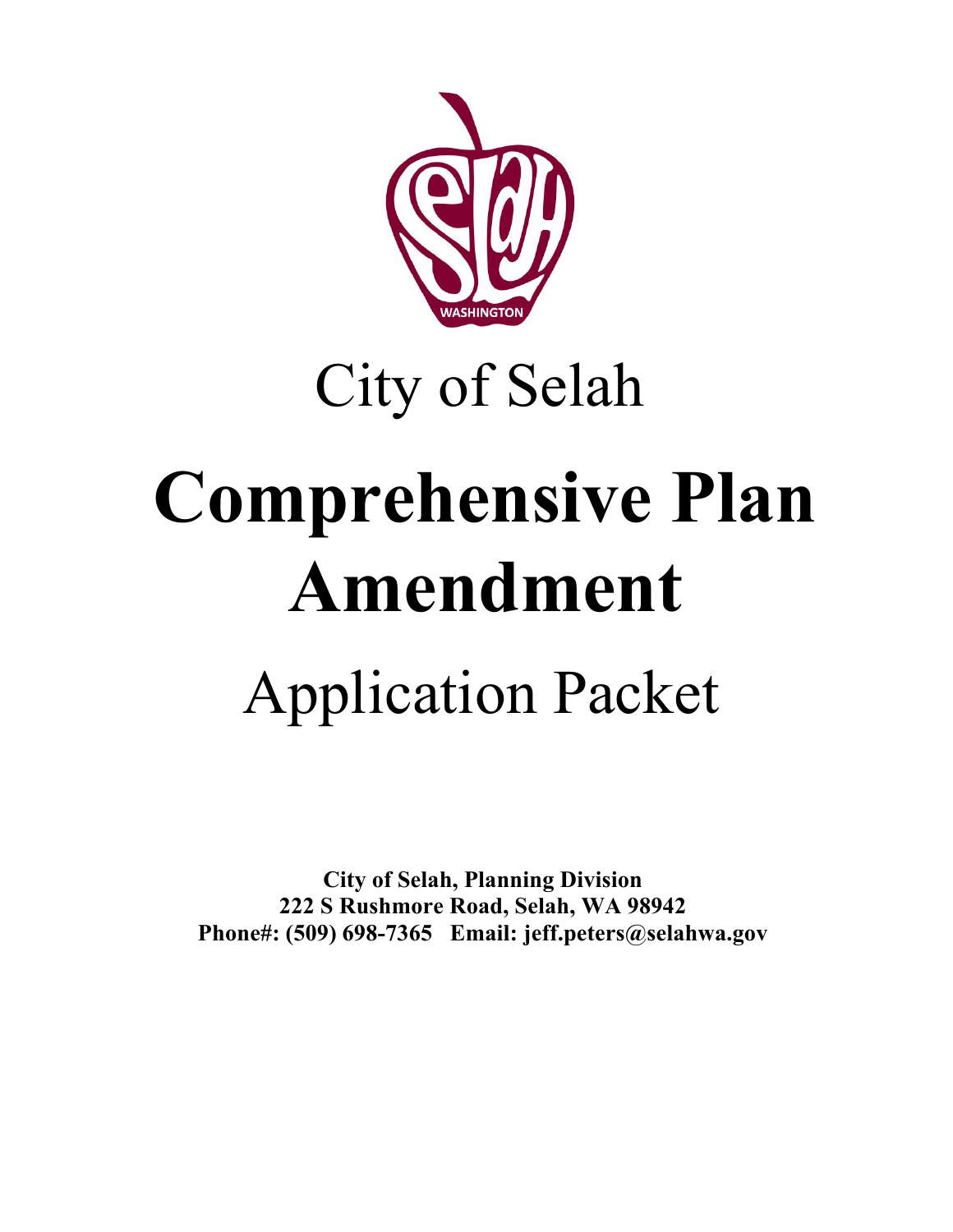

#### **LAND USE APPLICATION**

**City of Selah Planning Department 222 S Rushmore Road, Selah WA 98942** 

**Phone: (509) 698-7365 Email: jeff.peters@selahwa.gov**

INSTRUCTIONS – PLEASE READ FIRST Please type or print your answers clearly.

Answer all questions completely. If you have any questions about this form or the application process, please ask a Planner. Remember to bring all necessary attachments and the required filing fee when the application is submitted. The Planning Division cannot accept an application unless it is complete and the filing fee paid. Filing fees are not refundable. This application consists of four parts. PART I - GENERAL INFORMATION AND PART IV – CERTIFICATION are on this page. PART II and III contain additional information specific to your proposal and MUST be attached to this page to complete the application.

#### **PART I – GENERAL INFORMATION**

| <b>PART I – GENERAL INFORMATION</b>                                                                  |                  |              |              |           |                                                                                                                                   |  |  |
|------------------------------------------------------------------------------------------------------|------------------|--------------|--------------|-----------|-----------------------------------------------------------------------------------------------------------------------------------|--|--|
|                                                                                                      | Name:            |              |              |           |                                                                                                                                   |  |  |
| 1. Applicant's<br>Information:                                                                       | Mailing Address: |              |              |           |                                                                                                                                   |  |  |
|                                                                                                      | City:            |              | St:          | Zip:      | Phone: (<br>$\mathcal{L}$                                                                                                         |  |  |
|                                                                                                      | E-Mail:          |              |              |           |                                                                                                                                   |  |  |
| 2. Applicant's<br>Interest in Property:                                                              | Check One:       | $\Box$ Owner | $\Box$ Agent | Purchaser | $\Box$ Other                                                                                                                      |  |  |
|                                                                                                      | Name:            |              |              |           |                                                                                                                                   |  |  |
| 3. Property Owner's<br>Information (If other                                                         | Mailing Address: |              |              |           |                                                                                                                                   |  |  |
| than Applicant):                                                                                     | City:            |              | St:          | Zip:      | Phone: (<br>$\mathcal{L}$                                                                                                         |  |  |
|                                                                                                      | E-Mail:          |              |              |           |                                                                                                                                   |  |  |
| 4. Subject Property's Assessor's Parcel Number(s):                                                   |                  |              |              |           |                                                                                                                                   |  |  |
| 5. Legal Description of Property. (if lengthy, please attach it on a separate document)              |                  |              |              |           |                                                                                                                                   |  |  |
|                                                                                                      |                  |              |              |           |                                                                                                                                   |  |  |
| 6. Property Address:                                                                                 |                  |              |              |           |                                                                                                                                   |  |  |
| 7. Property's Existing Zoning:                                                                       |                  |              |              |           |                                                                                                                                   |  |  |
| $\Box$ LDSF $\Box$ R-1 $\Box$ R-2 $\Box$ R-3 $\Box$ B-1 $\Box$ B-2 $\Box$ M-1                        |                  |              |              |           |                                                                                                                                   |  |  |
| 8. Type Of Application: (Check All That Apply)                                                       |                  |              |              |           |                                                                                                                                   |  |  |
| Comprehensive Plan Amendment<br>Environmental Checklist (SEPA Review)<br>Other:<br>П<br>$\mathbf{I}$ |                  |              |              |           |                                                                                                                                   |  |  |
|                                                                                                      |                  |              |              |           |                                                                                                                                   |  |  |
| <b>Transportation Concurrency</b><br>Rezone<br>Other:<br>LI                                          |                  |              |              |           |                                                                                                                                   |  |  |
| PART II - SUPPLEMENTAL APPLICATION, PART III - REQUIRED ATTACHMENTS, & PART IV - NARRATIVE           |                  |              |              |           |                                                                                                                                   |  |  |
| SEE ATTACHED SHEETS                                                                                  |                  |              |              |           |                                                                                                                                   |  |  |
| <b>PART V - CERTIFICATION</b>                                                                        |                  |              |              |           |                                                                                                                                   |  |  |
|                                                                                                      |                  |              |              |           | I certify that the information on this application and the required attachments are true and correct to the best of my knowledge. |  |  |
|                                                                                                      |                  |              |              |           |                                                                                                                                   |  |  |
|                                                                                                      |                  |              |              |           |                                                                                                                                   |  |  |
| <b>Property Owner's Signature</b><br><b>Date</b>                                                     |                  |              |              |           |                                                                                                                                   |  |  |
|                                                                                                      |                  |              |              |           |                                                                                                                                   |  |  |
| <b>Applicant's Signature</b><br><b>Date</b>                                                          |                  |              |              |           |                                                                                                                                   |  |  |
|                                                                                                      |                  |              |              |           |                                                                                                                                   |  |  |
|                                                                                                      |                  |              |              |           |                                                                                                                                   |  |  |
|                                                                                                      |                  |              |              |           |                                                                                                                                   |  |  |
|                                                                                                      |                  |              |              |           |                                                                                                                                   |  |  |
|                                                                                                      |                  |              |              |           |                                                                                                                                   |  |  |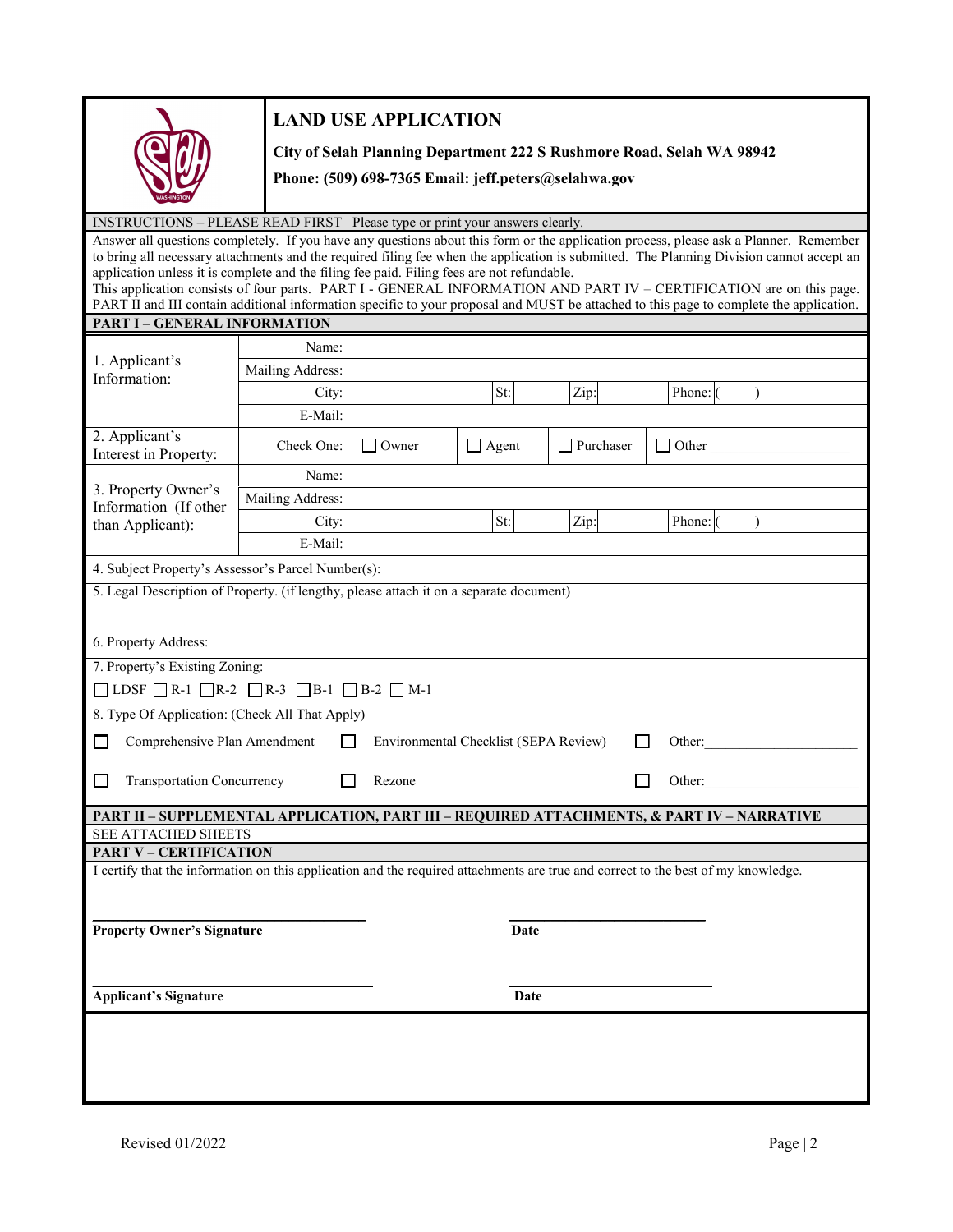| <b>Supplemental Application For:</b><br><b>COMPREHENSIVE PLAN</b>                                                                                                                                                                                                                                                                         |  |  |  |  |  |
|-------------------------------------------------------------------------------------------------------------------------------------------------------------------------------------------------------------------------------------------------------------------------------------------------------------------------------------------|--|--|--|--|--|
|                                                                                                                                                                                                                                                                                                                                           |  |  |  |  |  |
| <b>AMENDMENT</b>                                                                                                                                                                                                                                                                                                                          |  |  |  |  |  |
| City of Selah Planning Department 222 S Rushmore Road, Selah WA 98942<br>Phone: (509) 698-7365 Email: jeff.peters@selahwa.gov                                                                                                                                                                                                             |  |  |  |  |  |
| PART II - APPLICATION INFORMATION                                                                                                                                                                                                                                                                                                         |  |  |  |  |  |
| 1. TYPE OF APPLICATION: Comprehensive Plan Text Amendment C Future Land Use Map Amendment                                                                                                                                                                                                                                                 |  |  |  |  |  |
| 2. EXISTING ZONING OF SUBJECT PROPERTY:                                                                                                                                                                                                                                                                                                   |  |  |  |  |  |
| $\Box$ LDSF $\Box$ R-1<br>$R-2$<br>$\Box$ R-3 $\Box$ B-1 $\Box$ B-2 $\Box$ M-1                                                                                                                                                                                                                                                            |  |  |  |  |  |
| 3. DESIRED ZONING OF SUBJECT PROPERTY:                                                                                                                                                                                                                                                                                                    |  |  |  |  |  |
| $\Box$ LDSF $\Box$ R-1<br>$\Box R-2$ $\Box R-3$ $\Box B-1$ $\Box B-2$ $\Box M-1$                                                                                                                                                                                                                                                          |  |  |  |  |  |
| 4. EXISTING LAND USE DESIGNATION:                                                                                                                                                                                                                                                                                                         |  |  |  |  |  |
| □ Moderate Density Residential □ High Density Residential □ Commercial<br>Low Density Residential                                                                                                                                                                                                                                         |  |  |  |  |  |
| Semi Public/ Open Space   Parks<br>$\Box$ Industrial<br>Industrial Sprayfield                                                                                                                                                                                                                                                             |  |  |  |  |  |
| 5. DESIRED FUTURE LAND USE DESIGNATION:                                                                                                                                                                                                                                                                                                   |  |  |  |  |  |
| $\Box$ Moderate Density Residential $\Box$ High Density Residential $\Box$ Commercial<br>Low Density Residential                                                                                                                                                                                                                          |  |  |  |  |  |
| $\Box$ Semi Public/ Open Space $\Box$ Parks<br>$\Box$ Industrial<br>Industrial Sprayfield                                                                                                                                                                                                                                                 |  |  |  |  |  |
| 6. PUBLIC FACILITIES AND SERVICES AVAILABLE:                                                                                                                                                                                                                                                                                              |  |  |  |  |  |
| Transportation<br>□ Rights-Of-Way □ Police And Fire Protection<br>$\Box$ Schools<br>Parks And Trails                                                                                                                                                                                                                                      |  |  |  |  |  |
| $\Box$ Water<br>Storm Drainage<br>$\Box$ Sewer<br>$\Box$ Electricity<br>Natural Gas<br>$\Box$ Telephone<br>Cable TV                                                                                                                                                                                                                       |  |  |  |  |  |
| PART III - REQUIRED ATTACHMENTS                                                                                                                                                                                                                                                                                                           |  |  |  |  |  |
| 1. MAPS: Maps of the subject property indicating roads, any area designated as critical areas, the future land use<br>designation of adjacent properties, and current & proposed future land use designations. Maps are to be provided in both<br>an 8-1/2" by 11" and 11" by 17" format and to a standard engineering scale (e.g. 1:20). |  |  |  |  |  |
| 2. SUBMITTAL FOR POLICY/REGULATORY AMENDMENTS: Identification of the proposed amendment<br>indicating the section and paragraph location for the current Comprehensive Plan provision sought to be changed, if any,                                                                                                                       |  |  |  |  |  |
| and including, for text amendments, the specific text sought to be added or amended. (attach)                                                                                                                                                                                                                                             |  |  |  |  |  |
| 3. WRITTEN NARRATIVE (required, see attached): (stating the reasons for the request for the amendment and<br>explaining how the proposed amendment meets the criteria in SMC 10.40.050)                                                                                                                                                   |  |  |  |  |  |
| 4. TRAFFIC CONCURRENCY (may be required)                                                                                                                                                                                                                                                                                                  |  |  |  |  |  |
| 5. ENVIRONMENTAL CHECKLIST (required)                                                                                                                                                                                                                                                                                                     |  |  |  |  |  |
| 6. SITE PLAN (see attached)                                                                                                                                                                                                                                                                                                               |  |  |  |  |  |
| 7. AUTHORIZATION:<br>I hereby authorize the submittal of this Comprehensive Plan Amendment Application to the City of Selah for review.                                                                                                                                                                                                   |  |  |  |  |  |
|                                                                                                                                                                                                                                                                                                                                           |  |  |  |  |  |
| <b>Property Owner Signature (required)</b><br><b>Date</b>                                                                                                                                                                                                                                                                                 |  |  |  |  |  |
| Note: if you have any questions about this process, please contact us City of Selah, Planning Division, 222 S Rushmore Rd.<br>Selah, WA 98942 or (509) 698-7365                                                                                                                                                                           |  |  |  |  |  |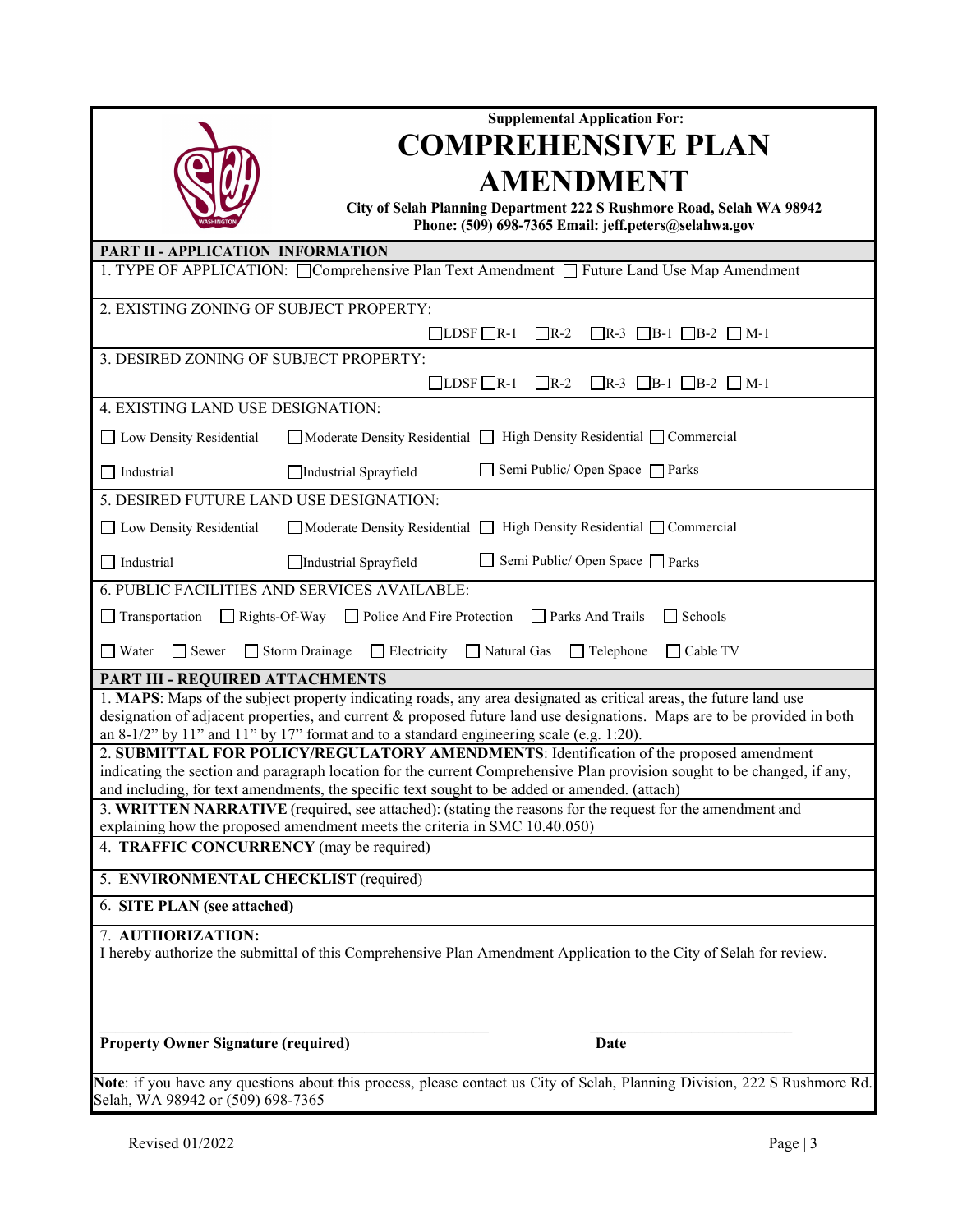|                             | <b>Supplemental Application For:</b>                                                                                                                                                                       |
|-----------------------------|------------------------------------------------------------------------------------------------------------------------------------------------------------------------------------------------------------|
|                             | <b>COMPREHENSIVE PLAN</b>                                                                                                                                                                                  |
|                             | <b>AMENDMENT</b>                                                                                                                                                                                           |
|                             |                                                                                                                                                                                                            |
|                             |                                                                                                                                                                                                            |
|                             | PART IV - NARRATIVE (SUBMIT ANSWERS ON SEPARATE SHEET OF PAPER IF NEEDED)<br>1. Does your proposal address circumstances that have changed since the last time the relevant comprehensive plan map or text |
| was considered? If so, how? |                                                                                                                                                                                                            |
|                             |                                                                                                                                                                                                            |
|                             |                                                                                                                                                                                                            |
|                             |                                                                                                                                                                                                            |
|                             |                                                                                                                                                                                                            |
|                             |                                                                                                                                                                                                            |
|                             |                                                                                                                                                                                                            |
|                             |                                                                                                                                                                                                            |
|                             |                                                                                                                                                                                                            |
|                             |                                                                                                                                                                                                            |
|                             |                                                                                                                                                                                                            |
|                             |                                                                                                                                                                                                            |
|                             |                                                                                                                                                                                                            |
|                             |                                                                                                                                                                                                            |
|                             |                                                                                                                                                                                                            |
|                             |                                                                                                                                                                                                            |
|                             |                                                                                                                                                                                                            |
|                             |                                                                                                                                                                                                            |
|                             |                                                                                                                                                                                                            |
|                             |                                                                                                                                                                                                            |
|                             | 2. Does your proposal better implement applicable comprehensive plan policies than the current relevant comprehensive plan map                                                                             |
| or text? If so, how?        |                                                                                                                                                                                                            |
|                             |                                                                                                                                                                                                            |
|                             |                                                                                                                                                                                                            |
|                             |                                                                                                                                                                                                            |
|                             |                                                                                                                                                                                                            |
|                             |                                                                                                                                                                                                            |
|                             |                                                                                                                                                                                                            |
|                             |                                                                                                                                                                                                            |
|                             |                                                                                                                                                                                                            |
|                             |                                                                                                                                                                                                            |
|                             |                                                                                                                                                                                                            |
|                             |                                                                                                                                                                                                            |
|                             |                                                                                                                                                                                                            |
|                             |                                                                                                                                                                                                            |
|                             |                                                                                                                                                                                                            |
|                             |                                                                                                                                                                                                            |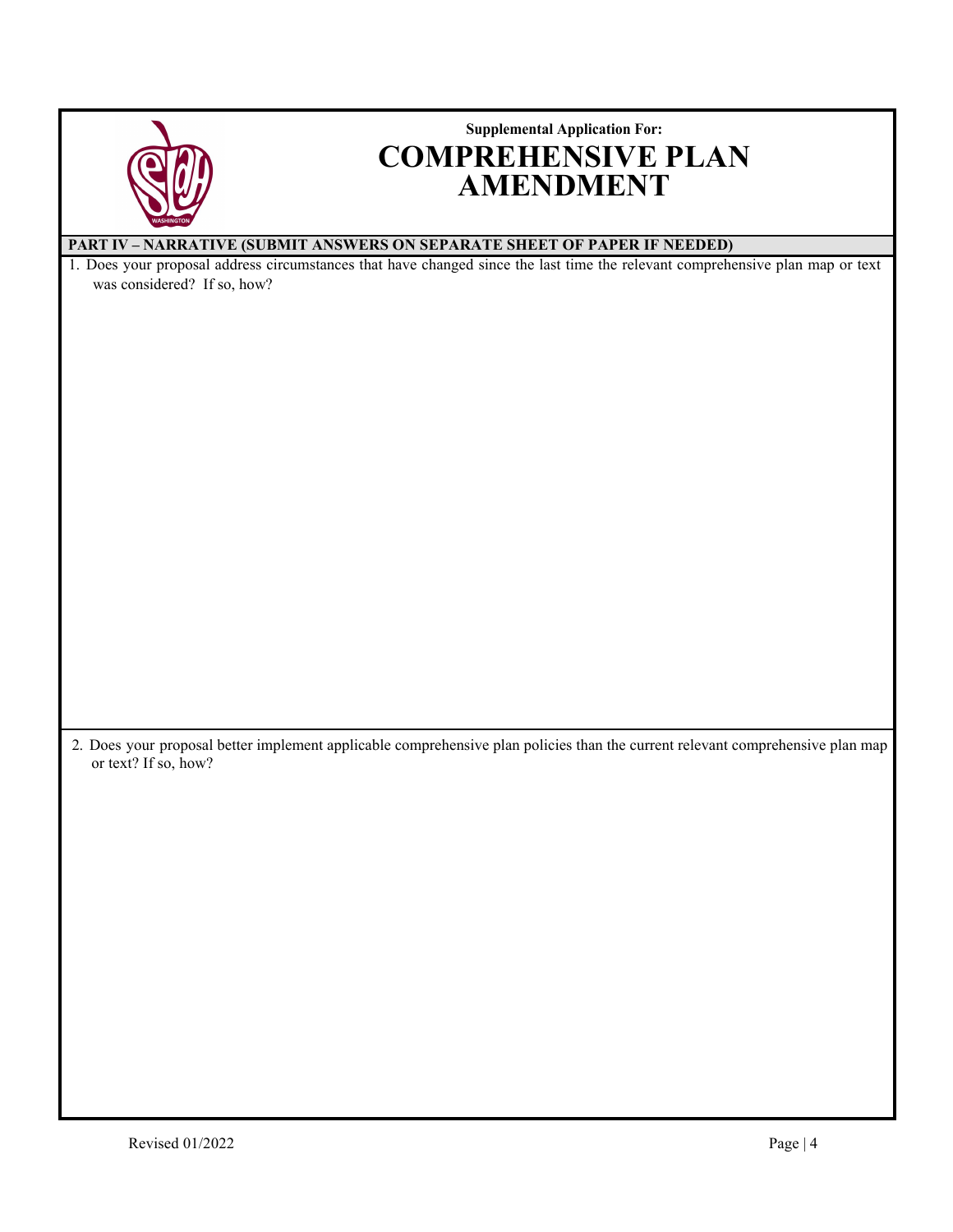|                                                            | <b>Supplemental Application For:</b>                                                                                       |
|------------------------------------------------------------|----------------------------------------------------------------------------------------------------------------------------|
|                                                            |                                                                                                                            |
|                                                            | <b>COMPREHENSIVE PLAN</b>                                                                                                  |
|                                                            |                                                                                                                            |
|                                                            | <b>AMENDMENT</b>                                                                                                           |
|                                                            |                                                                                                                            |
|                                                            |                                                                                                                            |
|                                                            | <b>PART IV - NARRATIVE (SUBMIT ANSWERS ON SEPARATE SHEET OF PAPER IF NEEDED)</b>                                           |
|                                                            | 3. Does your proposal correct an obvious mapping error? If so, what is the error?                                          |
|                                                            |                                                                                                                            |
|                                                            |                                                                                                                            |
|                                                            |                                                                                                                            |
|                                                            |                                                                                                                            |
|                                                            |                                                                                                                            |
|                                                            |                                                                                                                            |
|                                                            |                                                                                                                            |
|                                                            |                                                                                                                            |
|                                                            |                                                                                                                            |
|                                                            |                                                                                                                            |
|                                                            |                                                                                                                            |
|                                                            |                                                                                                                            |
|                                                            |                                                                                                                            |
|                                                            | 4. Does your proposal address an identified deficiency in the Comprehensive Plan? If so, what is the deficiency?           |
|                                                            |                                                                                                                            |
|                                                            |                                                                                                                            |
|                                                            |                                                                                                                            |
|                                                            |                                                                                                                            |
|                                                            |                                                                                                                            |
|                                                            |                                                                                                                            |
|                                                            |                                                                                                                            |
|                                                            |                                                                                                                            |
|                                                            |                                                                                                                            |
|                                                            |                                                                                                                            |
|                                                            |                                                                                                                            |
|                                                            | 5. Is the proposed Comprehensive Plan Amendment coordinated with, and take into consideration, the comprehensive plans     |
|                                                            | adopted by Yakima County or cities with which the City of Selah has, in part, common borders or related regional issues as |
| may be required by RCW 36.70A.100? If so, how?             |                                                                                                                            |
|                                                            |                                                                                                                            |
|                                                            |                                                                                                                            |
|                                                            |                                                                                                                            |
|                                                            |                                                                                                                            |
|                                                            |                                                                                                                            |
|                                                            |                                                                                                                            |
|                                                            |                                                                                                                            |
|                                                            |                                                                                                                            |
|                                                            | 6. Is the proposed Comprehensive Plan Amendment consistent with the Growth Management Act (GMA), RCW Ch. 36.70A, and       |
| the Yakima County-Wide Planning Policy (CWPP)? If so, how? |                                                                                                                            |
|                                                            |                                                                                                                            |
|                                                            |                                                                                                                            |
|                                                            |                                                                                                                            |
|                                                            |                                                                                                                            |
|                                                            |                                                                                                                            |
|                                                            |                                                                                                                            |
|                                                            |                                                                                                                            |
|                                                            |                                                                                                                            |
|                                                            |                                                                                                                            |
|                                                            |                                                                                                                            |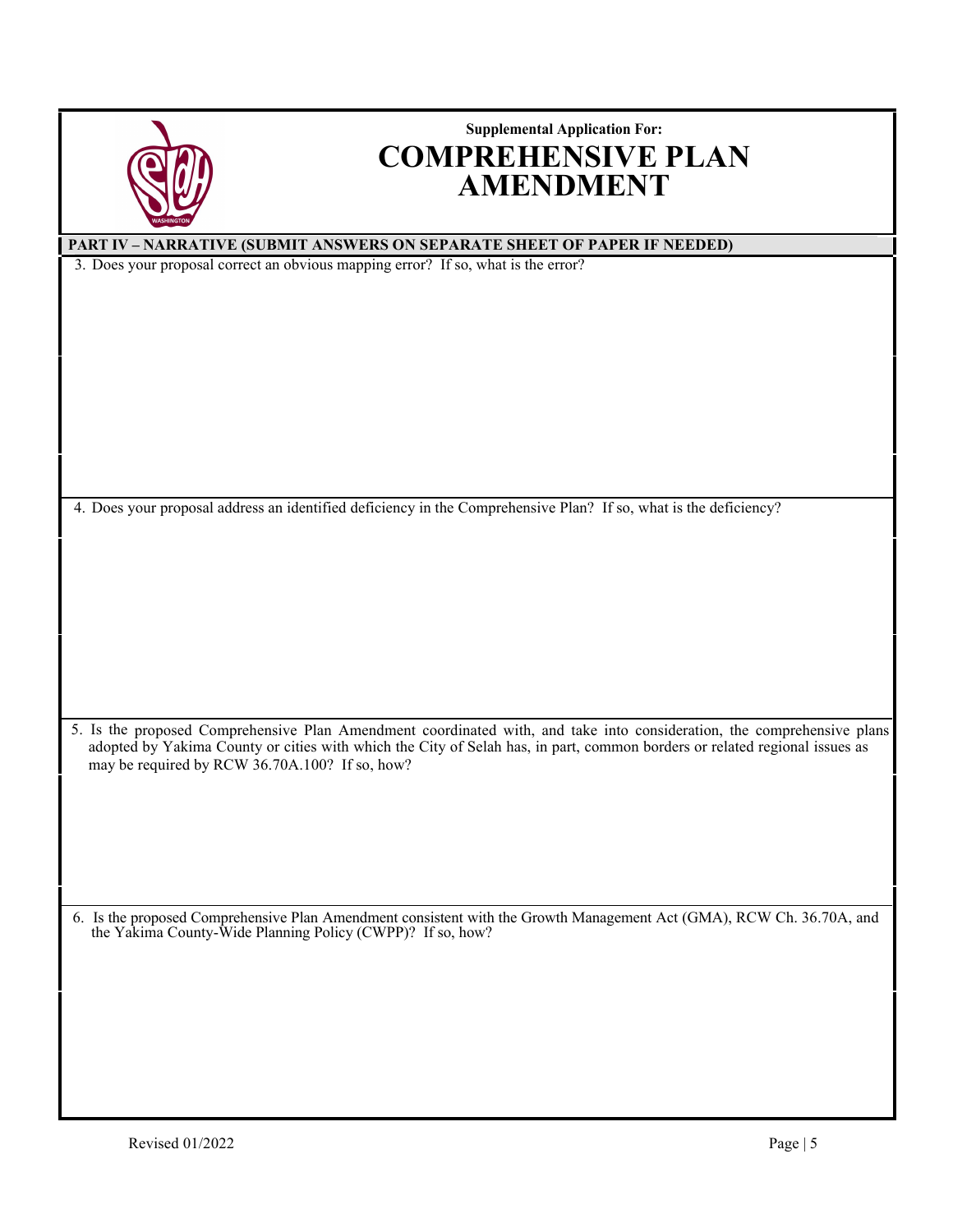| <b>Supplemental Application For:</b><br><b>COMPREHENSIVE PLAN</b><br><b>AMENDMENT</b>                                                                                                                                                                                  |
|------------------------------------------------------------------------------------------------------------------------------------------------------------------------------------------------------------------------------------------------------------------------|
| <b>PART IV - NARRATIVE (SUBMIT ANSWERS ON SEPARATE SHEET OF PAPER IF NEEDED)</b>                                                                                                                                                                                       |
| 7. Have the cumulative impacts of all comprehensive plan amendments been considered in the evaluation of the proposed<br>amendment? If so, how?                                                                                                                        |
| 8. For Future Land Use Map changes please provide descriptive information regarding the property, including the status of existing<br>land use, access to sewer and water, as well as the availability of public facilities such as schools, fire and police services. |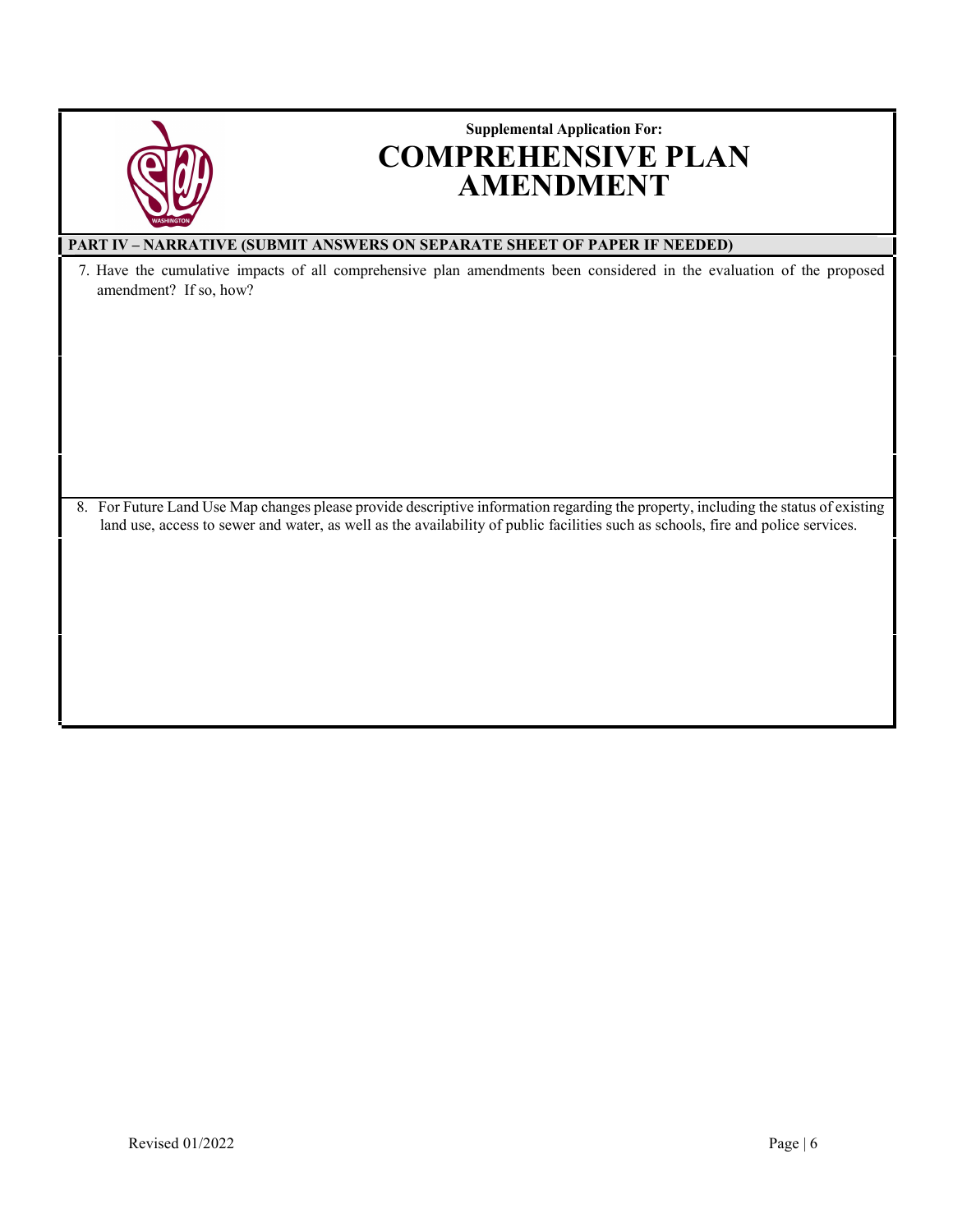



| <b>PART II - APPLICATION INFORMATION</b>                                                                                                                         |  |  |  |  |  |  |
|------------------------------------------------------------------------------------------------------------------------------------------------------------------|--|--|--|--|--|--|
| 1. EXISTING ZONING OF SUBJECT PROPERTY:                                                                                                                          |  |  |  |  |  |  |
| $\Box$ LDSF $\Box$ R-1 $\Box$ R-2 $\Box$ R-3 $\Box$ B-1 $\Box$ B-2 $\Box$ M-1                                                                                    |  |  |  |  |  |  |
| 2. DESIRED ZONING OF SUBJECT PROPERTY:                                                                                                                           |  |  |  |  |  |  |
| $\Box$ LDSF $\Box$ R-1 $\Box$ R-2<br>$\Box$ R-3 $\Box$ B-1 $\Box$ B-2 $\Box$ M-1                                                                                 |  |  |  |  |  |  |
| 3. ZONING OF ADJOINING PROPERTY (check all that apply):                                                                                                          |  |  |  |  |  |  |
| $\Box$ LDSF $\Box$ R-1 $\Box$ R-2<br>$\Box$ R-3 $\Box$ B-1 $\Box$ B-2 $\Box$ M-1                                                                                 |  |  |  |  |  |  |
| 4. EXISTING FUTURE LAND USE DESIGNATION:                                                                                                                         |  |  |  |  |  |  |
| □ Low Density Residential<br>□ Moderate Density Residential □ High Density Residential □ Commercial                                                              |  |  |  |  |  |  |
| $\Box$ Industrial<br>Industrial Sprayfield<br>Semi Public/ Open Spaces next Parks                                                                                |  |  |  |  |  |  |
| 5. PROPOSED FUTURE LAND USE DESIGNATION:                                                                                                                         |  |  |  |  |  |  |
| Is there a proposed change to the Future Land Use Map?                                                                                                           |  |  |  |  |  |  |
| If so what is the proposed future land use designation?                                                                                                          |  |  |  |  |  |  |
| Low Density Residential<br>□ Moderate Density Residential □ High Density Residential □ Commercial                                                                |  |  |  |  |  |  |
| $\Box$ Semi Public/ Open Spaces $\Box$ Parks<br>$\Box$ Industrial<br>Industrial Sprayfield                                                                       |  |  |  |  |  |  |
| 6. PUBLIC FACILITIES AND SERVICES AVAILABLE:                                                                                                                     |  |  |  |  |  |  |
| □ Transportation □ Rights-Of-Way □ Police And Fire Protection □ Parks And Trails<br>Schools<br>Water<br>$\perp$                                                  |  |  |  |  |  |  |
| $\Box$ Sewer<br>Storm Drainage $\Box$ Electricity<br>Natural Gas<br>$\Box$ Telephone $\Box$ Cable TV                                                             |  |  |  |  |  |  |
| PART III - REQUIRED ATTACHMENTS                                                                                                                                  |  |  |  |  |  |  |
| 1. WRITTEN NARRATIVE (required): (stating the reason for the request for the rezone, explaining how the proposed<br>amendment meets the proposed rezone request) |  |  |  |  |  |  |
| 2. ENVIRONMENTAL CHECKLIST (required)                                                                                                                            |  |  |  |  |  |  |
| 3. TRAFFIC CONCURRENCY (may be required)                                                                                                                         |  |  |  |  |  |  |
| 4 SITE PLAN (required if the rezone is associated with land use development)                                                                                     |  |  |  |  |  |  |
| 5 AUTHORIZATION:                                                                                                                                                 |  |  |  |  |  |  |
| I hereby authorize the submittal of this Rezone or Text Amendment Application to the City of Selah for review.                                                   |  |  |  |  |  |  |
|                                                                                                                                                                  |  |  |  |  |  |  |
| <b>Property Owner Signature (required)</b><br><b>Date</b>                                                                                                        |  |  |  |  |  |  |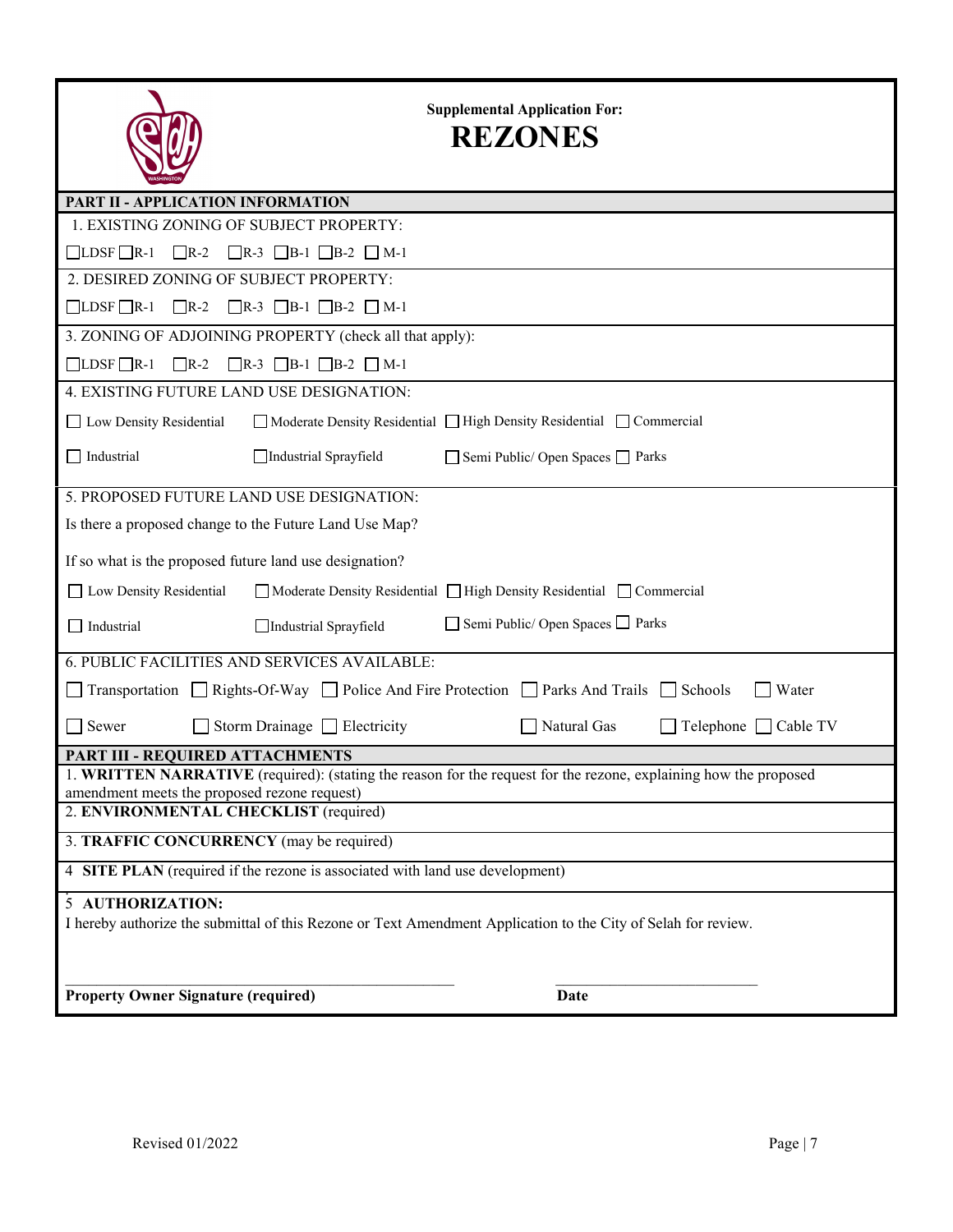

**Supplemental Application For:**

### **REZONES**

| <b>PART IV-NARRATIVE (SUBMIT ANSWERS ON SEPARATE SHEET OF PAPER IF NEEDED)</b>                                                                                  |  |  |  |  |
|-----------------------------------------------------------------------------------------------------------------------------------------------------------------|--|--|--|--|
| 1. How is the subject property suitable for uses permitted under the proposed zoning?                                                                           |  |  |  |  |
|                                                                                                                                                                 |  |  |  |  |
|                                                                                                                                                                 |  |  |  |  |
|                                                                                                                                                                 |  |  |  |  |
| What is the status of existing land use?                                                                                                                        |  |  |  |  |
|                                                                                                                                                                 |  |  |  |  |
|                                                                                                                                                                 |  |  |  |  |
|                                                                                                                                                                 |  |  |  |  |
| 2. How is the rezone request in compliance with and/or how does the request deviate from the Selah Urban Area Comprehensive                                     |  |  |  |  |
| Plan?                                                                                                                                                           |  |  |  |  |
|                                                                                                                                                                 |  |  |  |  |
|                                                                                                                                                                 |  |  |  |  |
|                                                                                                                                                                 |  |  |  |  |
|                                                                                                                                                                 |  |  |  |  |
| 3. Are there adequate public facilities, such as traffic capacity, sewer services, potable water, stormwater drainage, schools, fire and                        |  |  |  |  |
| police services, and other public services and infrastructure existing on and around the subject property?                                                      |  |  |  |  |
|                                                                                                                                                                 |  |  |  |  |
|                                                                                                                                                                 |  |  |  |  |
|                                                                                                                                                                 |  |  |  |  |
|                                                                                                                                                                 |  |  |  |  |
|                                                                                                                                                                 |  |  |  |  |
| Are the existing public facilities capable of supporting the most intensive use of the new (requested) zone? If not, what mitigating                            |  |  |  |  |
| measures are going to be implemented to address any short falls in public services that may exist?                                                              |  |  |  |  |
|                                                                                                                                                                 |  |  |  |  |
|                                                                                                                                                                 |  |  |  |  |
|                                                                                                                                                                 |  |  |  |  |
|                                                                                                                                                                 |  |  |  |  |
| 4. How is the proposed zone change compatible with the existing neighboring uses?                                                                               |  |  |  |  |
|                                                                                                                                                                 |  |  |  |  |
|                                                                                                                                                                 |  |  |  |  |
|                                                                                                                                                                 |  |  |  |  |
|                                                                                                                                                                 |  |  |  |  |
| What mitigating measures are planned to address incompatibility, such as sitescreening, buffering building design, open space<br>traffic flow alteration, etc.? |  |  |  |  |
|                                                                                                                                                                 |  |  |  |  |
|                                                                                                                                                                 |  |  |  |  |
|                                                                                                                                                                 |  |  |  |  |
|                                                                                                                                                                 |  |  |  |  |
|                                                                                                                                                                 |  |  |  |  |
| 5. What is the public need for the proposed change?                                                                                                             |  |  |  |  |
|                                                                                                                                                                 |  |  |  |  |
|                                                                                                                                                                 |  |  |  |  |
|                                                                                                                                                                 |  |  |  |  |
|                                                                                                                                                                 |  |  |  |  |
|                                                                                                                                                                 |  |  |  |  |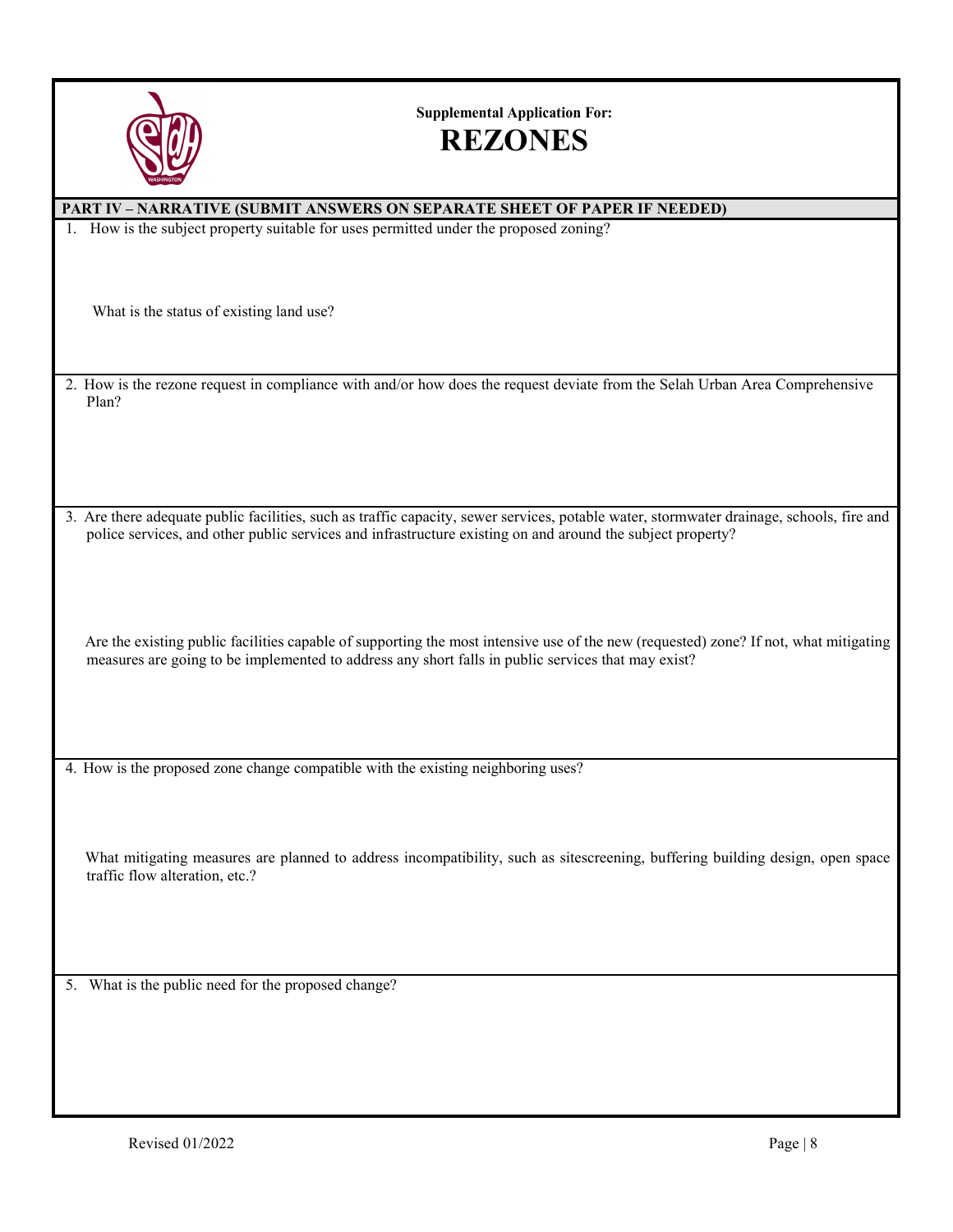

## **ENVIRONMENTAL CHECKLIST**

#### **STATE ENVIRONMENTAL POLICY ACT (SEPA)**

#### **(AS TAKEN FROM WAC 197-11-960)**

#### **PURPOSE OF CHECKLIST**

Governmental agencies use this checklist to help determine whether the environmental impacts of your proposal are significant. This information is also helpful to determine if available avoidance, minimization or compensatory mitigation measures will address the probable significant impacts or if an environmental impact statement will be prepared to further analyze the proposal.

#### **INSTRUCTIONS FOR APPLICANTS**

This environmental checklist asks you to describe some basic information about your proposal. Please answer each question accurately and carefully, to the best of your knowledge. You may need to consult with an agency specialist or private consultant for some questions. You may use "not applicable" or "does not apply" only when you can explain why it does not apply and not when the answer is unknown. You may also attach or incorporate by reference additional studies reports. Complete and accurate answers to these questions often avoid delays with the SEPA process as well as later in the decision-making process.

The checklist questions apply to all parts of your proposal, even if you plan to do them over a period of time or on different parcels of land. Attach any additional information that will help you describe your proposal or its environmental effects. The agency to which you submit this checklist may ask you to explain your answers or provide additional information reasonably related to determining if there may be significant adverse impact.

**USE OF CHECKLIST FOR NONPROJECT PROPOSALS**

For non-project proposals (such as ordinances, regulations, plans and programs), complete the applicable parts of sections A and B plus the SUPPLEMENTAL SHEET FOR NONPROJECT ACTIONS (part D). Please completely answer all questions that apply and note that the words "project", "applicant", and "property or site" should be read as "proposal," "proponent," and "affected geographic area," respectively. The lead agency may exclude (for non-projects) questions in Part B – Environmental Elements – that do not contribute meaningfully to the analysis of the proposal.

#### **A. BACKGROUND INFORMATION (To be completed by the applicant.)**

- **1. Name Of Proposed Project (If Applicable)**:
- **2. Applicant's Name & Phone**:
- **3. Applicant's Address**:

**4. Contact Person & Phone**:

**5. Agency Requesting Checklist:** City of Selah

**6. Proposed Timing Or Schedule (Including Phasing, If Applicable)**:

**7. Do you have any plans for future additions, expansion, or further activity related to or connected with this proposal? If yes, explain**:

**8. List any environmental information you know about that has been prepared, or will be prepared, directly related to this proposal**: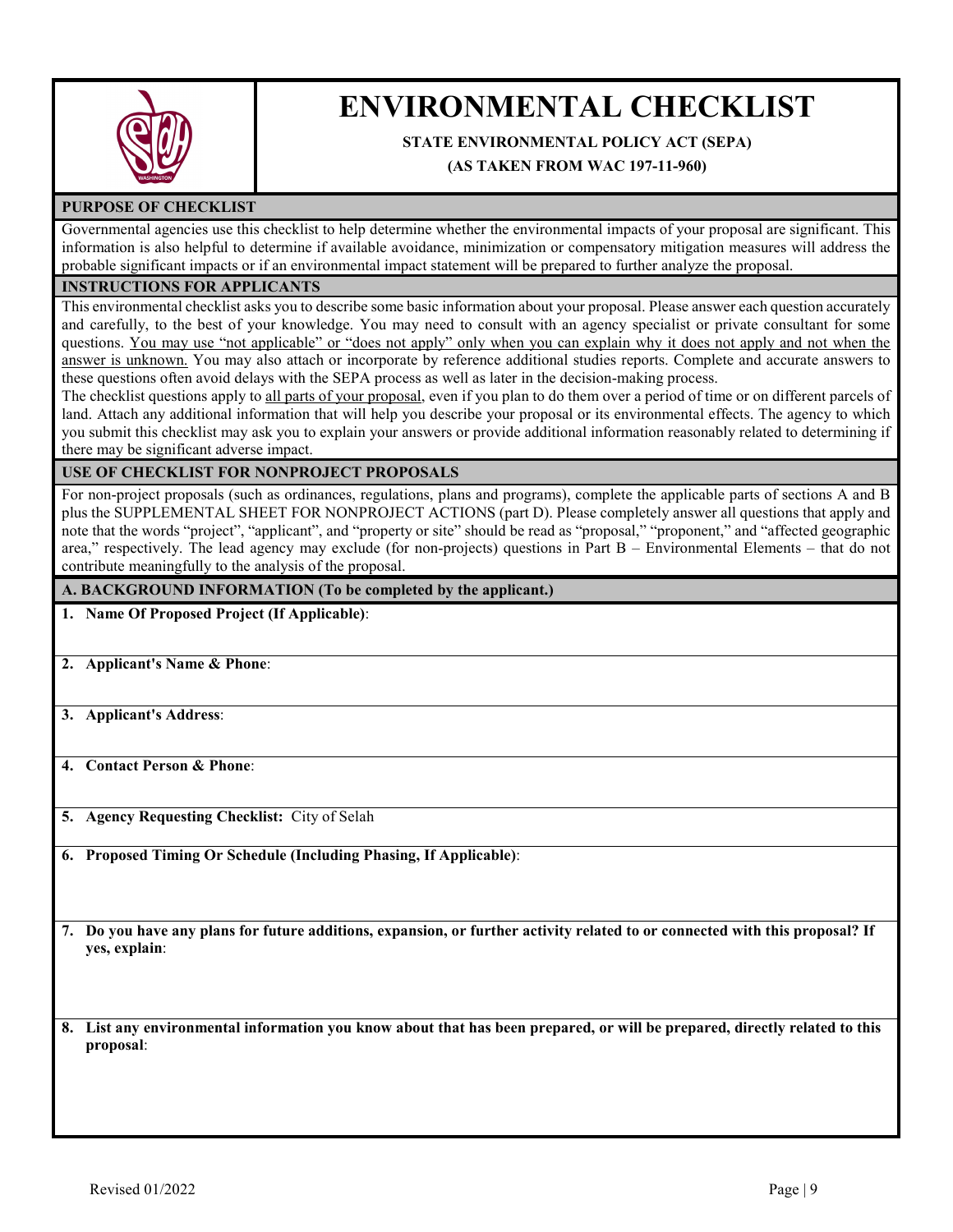| A. BACKGROUND INFORMATION (To be completed by the applicant.)                                                                                                                                                                                                                                                                                                                                                                                                                                                                                                                                                            |  |  |  |  |
|--------------------------------------------------------------------------------------------------------------------------------------------------------------------------------------------------------------------------------------------------------------------------------------------------------------------------------------------------------------------------------------------------------------------------------------------------------------------------------------------------------------------------------------------------------------------------------------------------------------------------|--|--|--|--|
| Do you know whether applications are pending for governmental approvals of other proposals directly affecting the<br>9.<br>property covered by your proposal? If yes, explain:                                                                                                                                                                                                                                                                                                                                                                                                                                           |  |  |  |  |
| 10. List any government approvals or permits that will be needed for your proposal, if known:                                                                                                                                                                                                                                                                                                                                                                                                                                                                                                                            |  |  |  |  |
| 11. Give a brief, but complete description of your proposal, including the proposed uses and the size of the project and site.<br>There are several questions later in this checklist that ask you to describe certain aspects of your proposal. You do not<br>need to repeat those answers on this page. (Lead agencies may modify this form to include additional specific<br>information on project description.):                                                                                                                                                                                                    |  |  |  |  |
| 12. Location of the proposal. Give sufficient information for a person to understand the precise location of your proposed<br>project, including a street address, if any, and section, township, and range, if known. If a proposal would occur over a<br>range of area, provide the range or boundaries of the site(s). Provide a legal description, site plan, vicinity map, and<br>topographic map, if reasonably available. While you should submit any plans required by the agency, you are not<br>required to duplicate maps or detailed plans submitted with any permit applications related to this checklist: |  |  |  |  |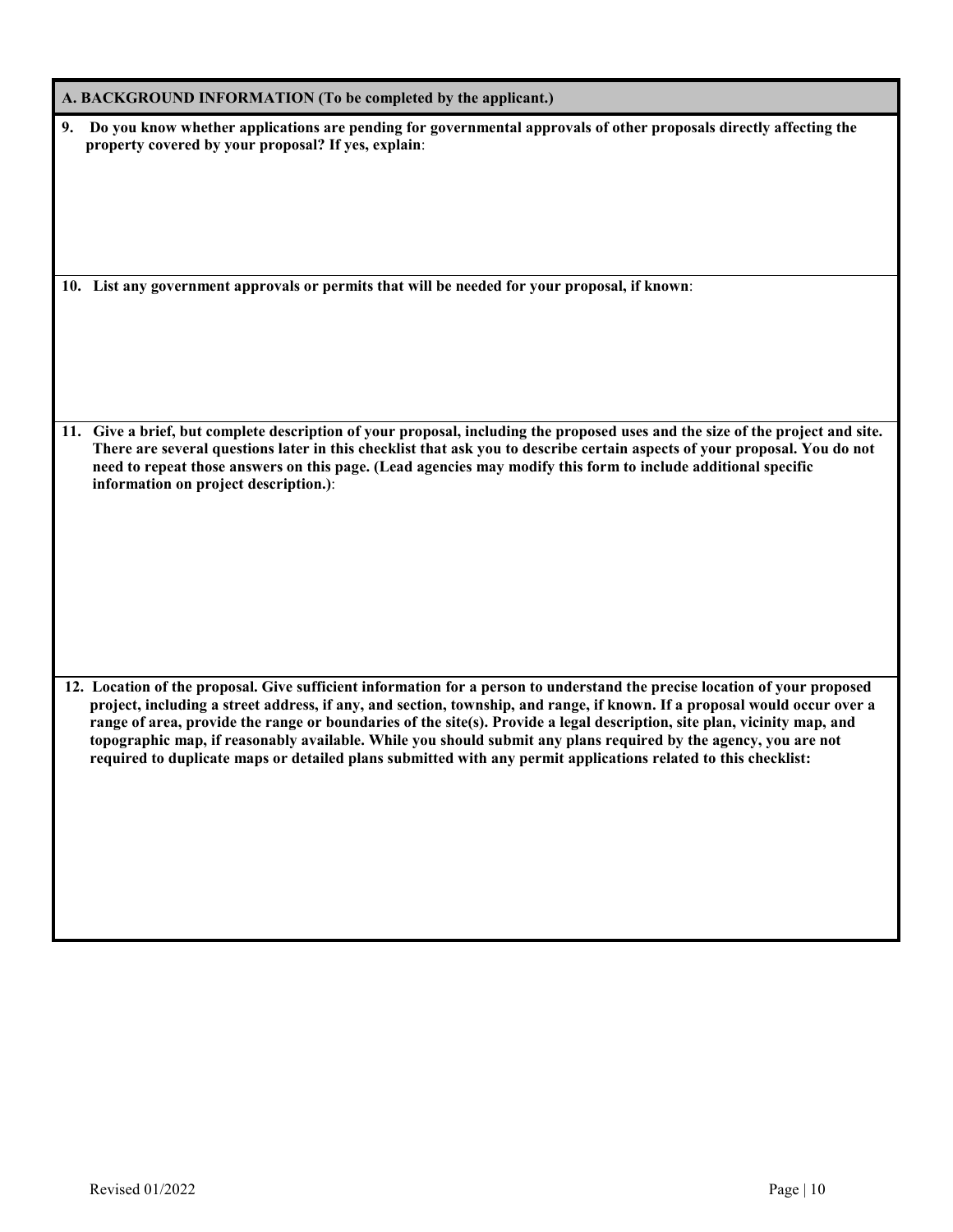|            | B. ENVIRONMENTAL ELEMENTS (To be completed by the applicant)                                                                                                                                                                                                                                                      |
|------------|-------------------------------------------------------------------------------------------------------------------------------------------------------------------------------------------------------------------------------------------------------------------------------------------------------------------|
|            | <b>EARTH</b>                                                                                                                                                                                                                                                                                                      |
|            | 1. General description of the site $(\check{v})$ one):                                                                                                                                                                                                                                                            |
|            | flat $\Box$ rolling $\Box$ hilly $\Box$ steep slopes $\Box$ mountainous $\Box$ other:                                                                                                                                                                                                                             |
|            | 2. What is the steepest slope on the site (approximate percent slope)?                                                                                                                                                                                                                                            |
|            |                                                                                                                                                                                                                                                                                                                   |
|            | 3. What general types of soils are found on the site (for example, clay, sand, gravel, peat, muck)? If you know the classification<br>of agricultural soils, specify them and note any agricultural land of long-term commercial significance and whether the<br>proposal results in removing any of these soils. |
|            | 4. Are there surface indications or history of unstable soils in the immediate vicinity? If so, describe.                                                                                                                                                                                                         |
|            |                                                                                                                                                                                                                                                                                                                   |
|            | 5. Describe the purpose, type, total area, and approximate quantities and total affected area of any filling, excavation, and<br>grading proposed. Indicate source of fill.                                                                                                                                       |
|            | 6. Could erosion occur as a result of clearing, construction, or use? If so, generally describe.                                                                                                                                                                                                                  |
|            |                                                                                                                                                                                                                                                                                                                   |
|            | 7. About what percent of the site will be covered with impervious surfaces after project construction (for example, asphalt or<br>buildings)?                                                                                                                                                                     |
|            | 8. Proposed measures to reduce or control erosion, or other impacts to the earth, if any:                                                                                                                                                                                                                         |
|            |                                                                                                                                                                                                                                                                                                                   |
| <b>AIR</b> |                                                                                                                                                                                                                                                                                                                   |
|            | 1. What types of emissions to the air would result from the proposal during construction, operation, and maintenance when<br>the project is completed? If any, generally describe and give approximate quantities if known.                                                                                       |
|            | 2. Are there any off-site sources of emissions or odor that may affect your proposal? If so, generally describe.                                                                                                                                                                                                  |
|            |                                                                                                                                                                                                                                                                                                                   |
|            | 3. Proposed measures to reduce or control emissions or other impacts to air, if any:                                                                                                                                                                                                                              |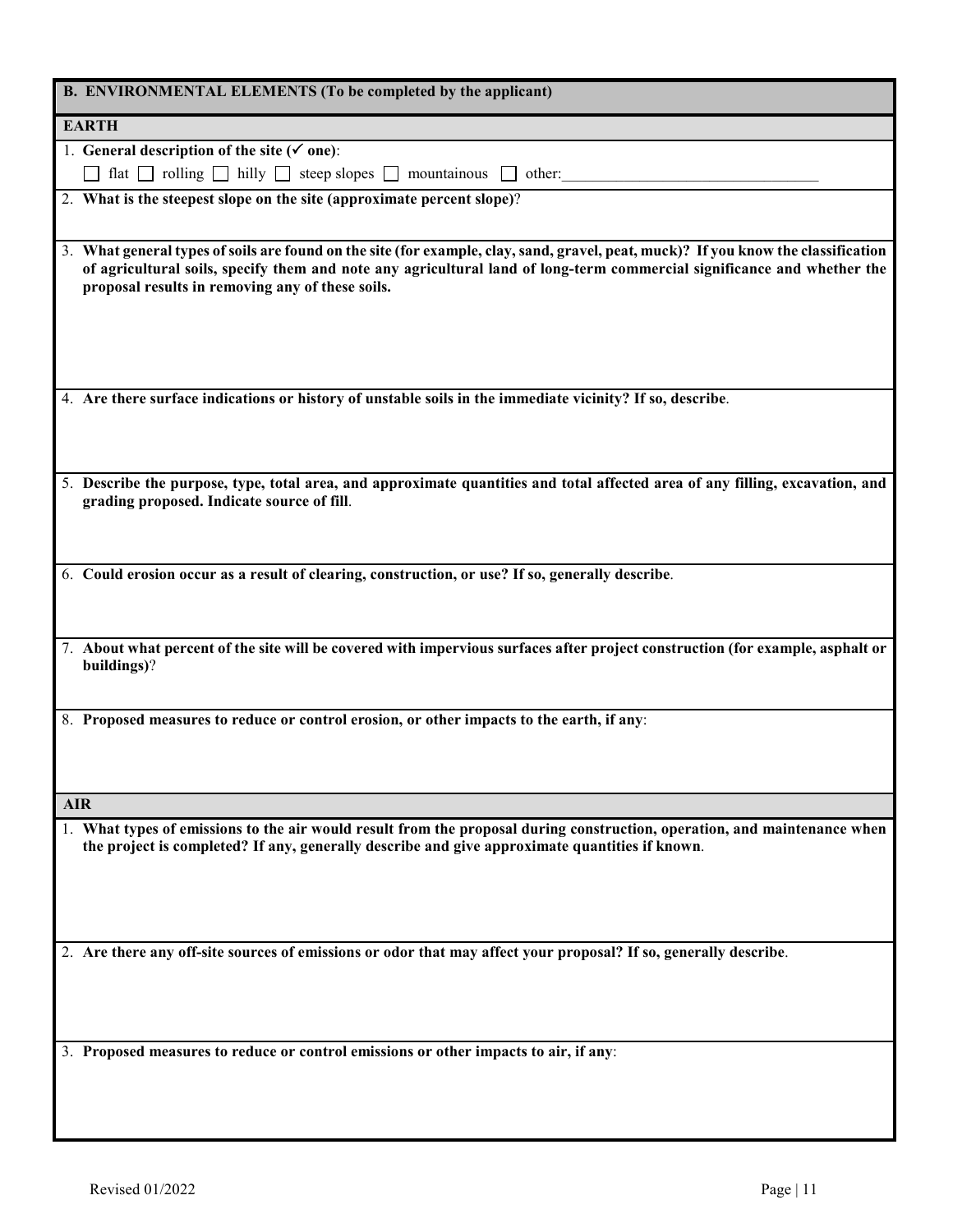|  | <b>B. ENVIRONMENTAL ELEMENTS (To be completed by the applicant)</b> |  |  |  |  |
|--|---------------------------------------------------------------------|--|--|--|--|
|--|---------------------------------------------------------------------|--|--|--|--|

#### **SURFACE WATER**

| 1. Is there any surface water body on or in the immediate vicinity of the site (including year-round and seasonal streams, |
|----------------------------------------------------------------------------------------------------------------------------|
| saltwater, lakes, ponds, wetlands)? If yes, describe type and provide names. If appropriate, state what stream or river it |
| flows into.                                                                                                                |

2. **Will the project require any work over, in, or adjacent to (within 200 feet) the described waters? If yes, please describe and attach available plans**.

3. **Estimate the amount of fill and dredge material that would be placed in or removed from surface water or wetlands and indicate the area of the site that would be affected. Indicate the source of fill material**.

4. **Will the proposal require surface water withdrawals or diversions? Give general description, purpose, and approximate quantities if known**.

5. **Does the proposal lie within a 100-year floodplain? If so, note location on the site plan**.

6. **Does the proposal involve any discharges of waste materials to surface waters? If so, describe the type of waste and anticipated volume of discharge**.

#### **GROUND WATER**

1. **Will groundwater be withdrawn from a well for drinking water or other purposes? If so, give a general description of the well, proposed uses and approximate quantities withdrawn from the well. Will water be discharged to groundwater? Give general description, purpose, and approximate quantities if known.**

2. **Describe waste material that will be discharged into the ground from septic tanks or other sources, if any (for example: Domestic sewage; industrial, containing the following chemicals…; agricultural; etc.). Describe the general size of the system, the number of such systems, the number of houses to be served (if applicable), or the number of animals or humans the system(s) are expected to serve**.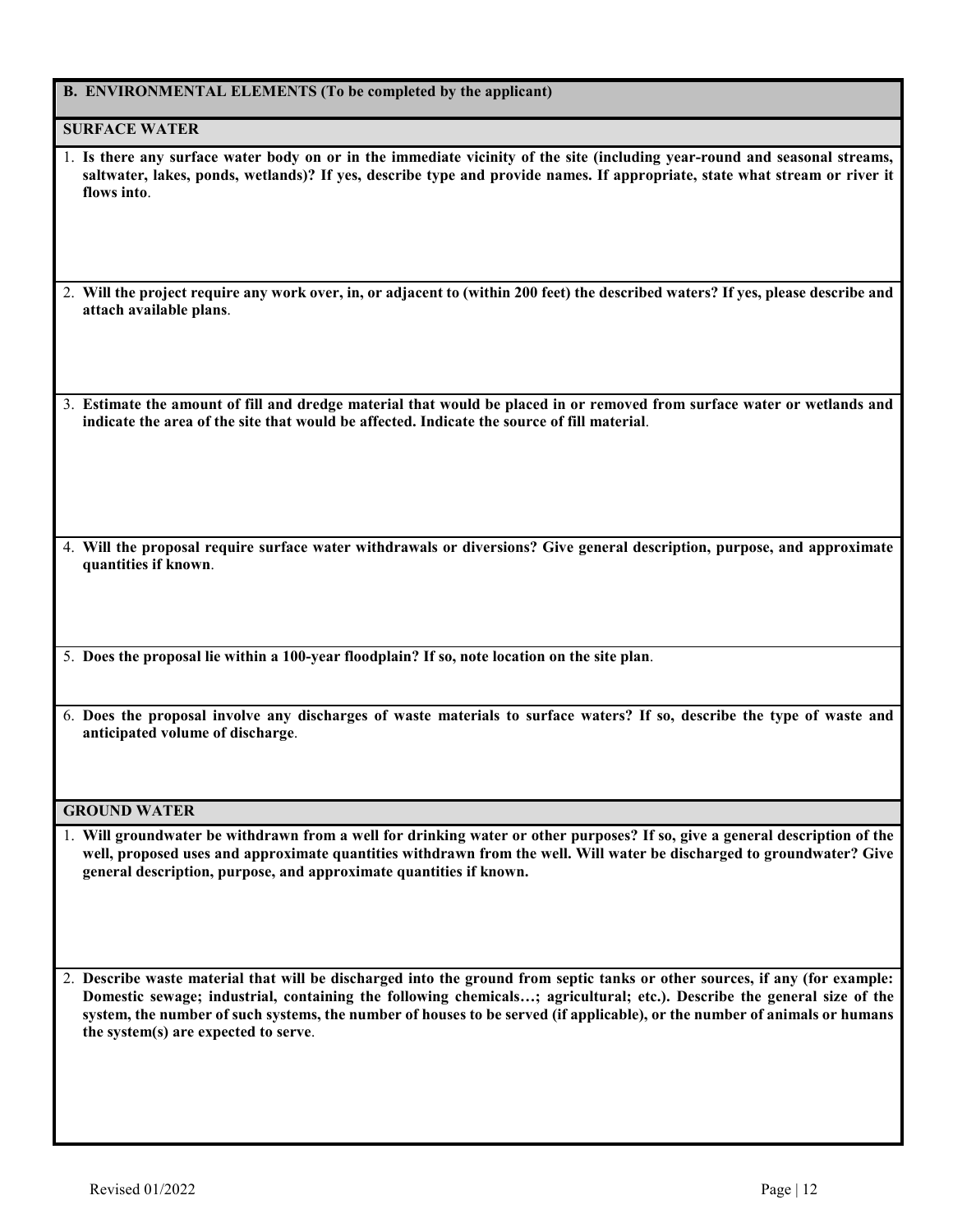| B. ENVIRONMENTAL ELEMENTS (To be completed by the applicant)                                                                                                                                                                   |                                                                |                                                                                     |                   |                                                                                                                    |  |
|--------------------------------------------------------------------------------------------------------------------------------------------------------------------------------------------------------------------------------|----------------------------------------------------------------|-------------------------------------------------------------------------------------|-------------------|--------------------------------------------------------------------------------------------------------------------|--|
|                                                                                                                                                                                                                                | WATER RUNOFF (INCLUDING STORM WATER)                           |                                                                                     |                   |                                                                                                                    |  |
| 1. Describe the source of runoff (including storm water) and method of collection and disposal, if any (include quantities, if<br>known). Where will this water flow? Will this water flow into other waters? If so, describe. |                                                                |                                                                                     |                   |                                                                                                                    |  |
|                                                                                                                                                                                                                                |                                                                | 2. Could waste materials enter ground or surface waters? If so, generally describe. |                   |                                                                                                                    |  |
|                                                                                                                                                                                                                                |                                                                |                                                                                     |                   | 3. Does the proposal alter or otherwise affect drainage patterns in the vicinity of the site? If so, describe.     |  |
|                                                                                                                                                                                                                                |                                                                |                                                                                     |                   |                                                                                                                    |  |
|                                                                                                                                                                                                                                |                                                                |                                                                                     |                   | 4. Proposed measures to reduce or control surface, ground, and runoff water, and drainage pattern impacts, if any: |  |
|                                                                                                                                                                                                                                |                                                                |                                                                                     |                   |                                                                                                                    |  |
| <b>PLANTS</b>                                                                                                                                                                                                                  |                                                                |                                                                                     |                   |                                                                                                                    |  |
|                                                                                                                                                                                                                                | 1. Check $(\checkmark)$ types of vegetation found on the site: |                                                                                     |                   |                                                                                                                    |  |
| Deciduous Trees:                                                                                                                                                                                                               | Evergreen Trees:                                               | Wet Soil Plants:                                                                    | Water Plants:     | Other:                                                                                                             |  |
| $\Box$ Alder                                                                                                                                                                                                                   | $\Box$ Fir                                                     | $\Box$ Cattail                                                                      | $\Box$ Milfoil    | $\Box$ Shrubs                                                                                                      |  |
| $\Box$ Maple                                                                                                                                                                                                                   | $\Box$ Cedar                                                   | $\Box$ Buttercup                                                                    | $\Box$ Eelgrass   | $\Box$ Grass                                                                                                       |  |
| $\Box$ Aspen                                                                                                                                                                                                                   | $\Box$ Pine                                                    | $\Box$ Bullrush                                                                     | $\Box$ Water Lily | $\Box$ Pasture                                                                                                     |  |
| $\Box$ Other                                                                                                                                                                                                                   | $\Box$ Other                                                   | Skunk Cabbage                                                                       | $\Box$ Other      | $\Box$ Crop Or Grain                                                                                               |  |
|                                                                                                                                                                                                                                |                                                                | $\Box$ Other                                                                        |                   | Orchards, vineyards, or other permanent crops                                                                      |  |
|                                                                                                                                                                                                                                |                                                                |                                                                                     |                   | $\Box$ Other types of vegetation                                                                                   |  |
| 2. What kind and amount of vegetation will be removed or altered?                                                                                                                                                              |                                                                |                                                                                     |                   |                                                                                                                    |  |
| 3. List threatened or endangered species known to be on or near the site.                                                                                                                                                      |                                                                |                                                                                     |                   |                                                                                                                    |  |
| 4. Proposed landscaping, use of native plants, or other measures to preserve or enhance vegetation on the site, if any:                                                                                                        |                                                                |                                                                                     |                   |                                                                                                                    |  |
| 5. List all noxious weeds and invasive species known to be on or near the site.                                                                                                                                                |                                                                |                                                                                     |                   |                                                                                                                    |  |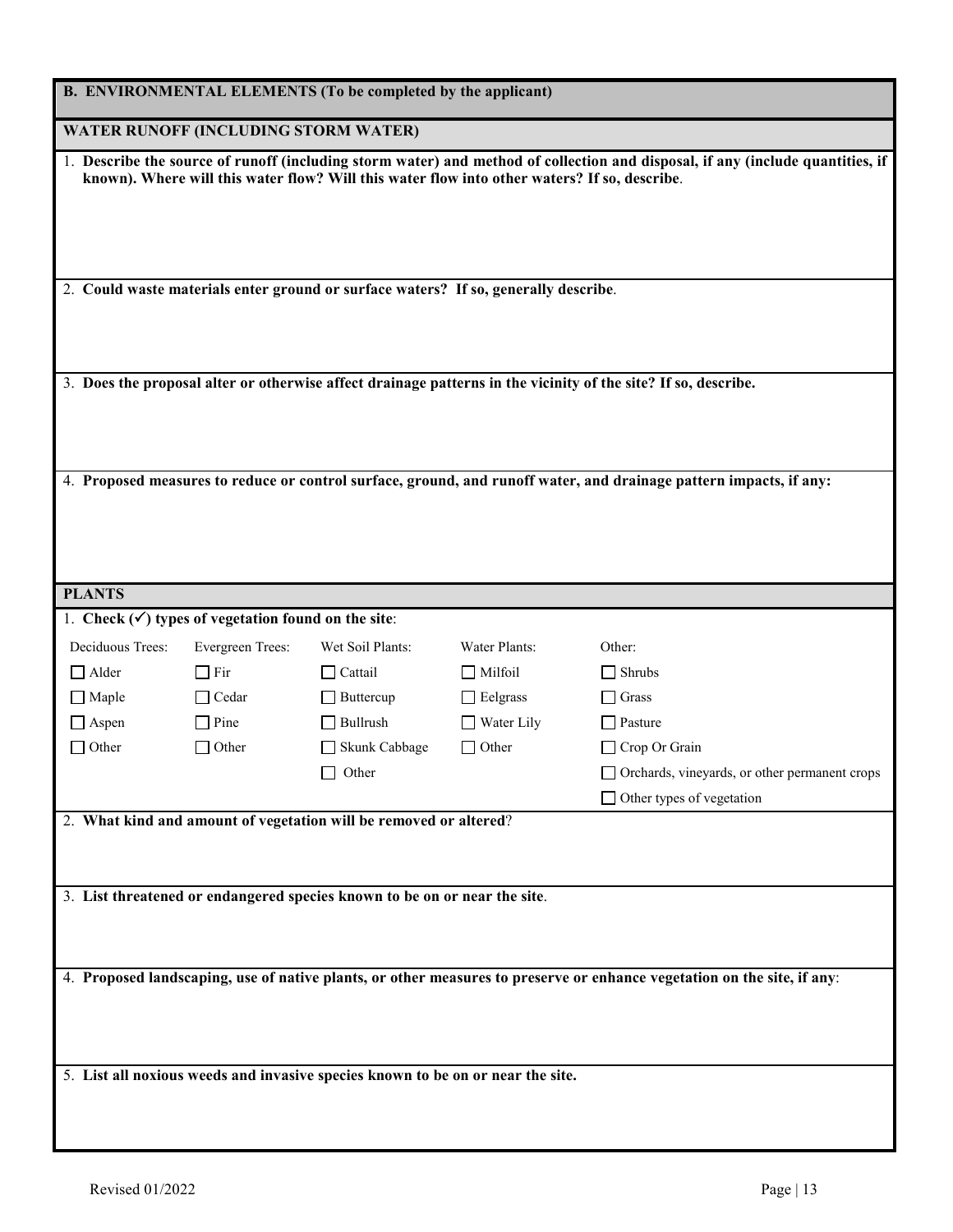|  |  |  | <b>B. ENVIRONMENTAL ELEMENTS (To be completed by the applicant)</b> |  |
|--|--|--|---------------------------------------------------------------------|--|
|--|--|--|---------------------------------------------------------------------|--|

| <b>ANIMALS</b>                                                                                                                               |
|----------------------------------------------------------------------------------------------------------------------------------------------|
| 1. List any birds or other animals which have been observed on or near the site or are known to be on or near the site.<br>Examples include: |
| birds: hawk, heron, eagle, songbirds, other:<br>mammals: deer, bear, elk, beaver, other:                                                     |
| fish: bass, salmon, trout, herring, shellfish, other:                                                                                        |
|                                                                                                                                              |
|                                                                                                                                              |
|                                                                                                                                              |
|                                                                                                                                              |
|                                                                                                                                              |
| 2. List any threatened or endangered species known to be on or near the site.                                                                |
|                                                                                                                                              |
|                                                                                                                                              |
| 3. Is the site part of a migration route? If so, explain.                                                                                    |
|                                                                                                                                              |
|                                                                                                                                              |
|                                                                                                                                              |
| 4. Proposed measures to preserve or enhance wildlife, if any:                                                                                |
|                                                                                                                                              |
|                                                                                                                                              |
|                                                                                                                                              |
| 5. List any invasive animal species known to be on or near the site.                                                                         |
|                                                                                                                                              |
|                                                                                                                                              |
|                                                                                                                                              |
| <b>ENERGY AND NATURAL RESOURCES</b>                                                                                                          |
| 1. What kinds of energy (electric, natural gas, oil, wood stove, solar) will be used to meet the completed project's energy needs?           |
| Describe whether it will be used for heating, manufacturing, etc.                                                                            |
|                                                                                                                                              |
|                                                                                                                                              |
|                                                                                                                                              |
|                                                                                                                                              |
| 2. Would your project affect the potential use of solar energy by adjacent properties? If so, generally describe.                            |
|                                                                                                                                              |
|                                                                                                                                              |
|                                                                                                                                              |
|                                                                                                                                              |
|                                                                                                                                              |
| 3. What kinds of energy conservation features are included in the plans of this proposal? List other proposed measures to                    |
| reduce or control energy impacts, if any:                                                                                                    |
|                                                                                                                                              |
|                                                                                                                                              |
|                                                                                                                                              |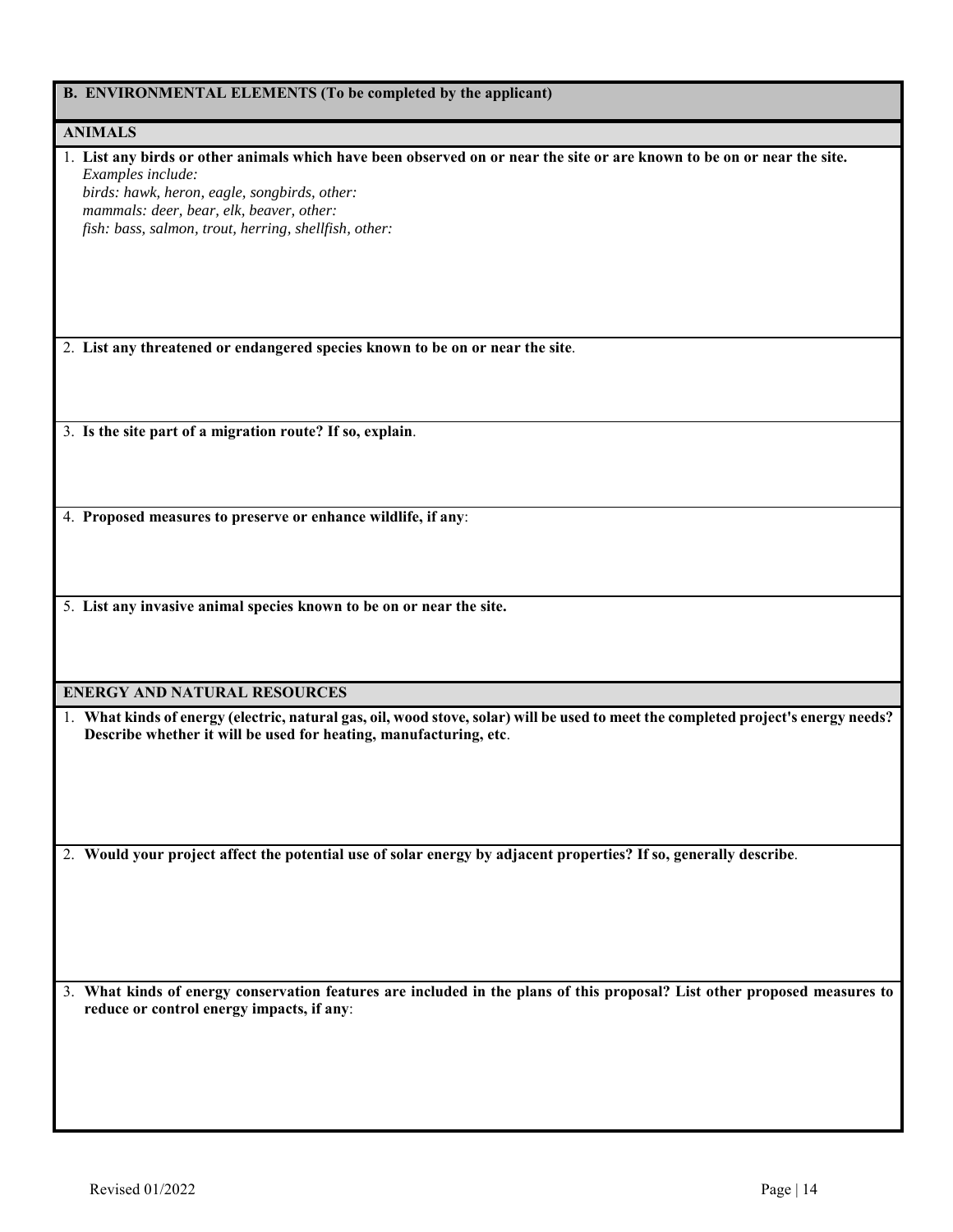|  |  | B. ENVIRONMENTAL ELEMENTS (To be completed by the applicant) |
|--|--|--------------------------------------------------------------|
|--|--|--------------------------------------------------------------|

**ENVIRONMENTAL HEALTH**

| 1. Are there any environmental health hazards, including exposure to toxic chemicals, risk of fire and explosion, spill, or |
|-----------------------------------------------------------------------------------------------------------------------------|
| hazardous waste that could occur as a result of this proposal? If so, describe.                                             |

2. **Describe any known or possible contamination at the site from present or past uses.**

3. **Describe existing hazardous chemicals/conditions that might affect project development and design. This includes underground hazardous liquid and gas transmission pipelines located within the project area and in the vicinity.**

4. **Describe any toxic or hazardous chemicals that might be stored, used, or produced during the project's development or construction, or at any time during the operating life of the project.**

5. **Describe special emergency services that might be required.**

6. **Proposed measures to reduce or control environmental health hazards, if any:**

**NOISE**

1. **What types of noise exist in the area, which may affect your project (for example: traffic, equipment, operation, other)**?

2. **What types and levels of noise would be created by or associated with the project on a short-term or a long-term basis (for example: traffic, construction, operation, other)? Indicate what hours noise would come from the site**.

3. **Proposed measures to reduce or control noise impacts, if any**: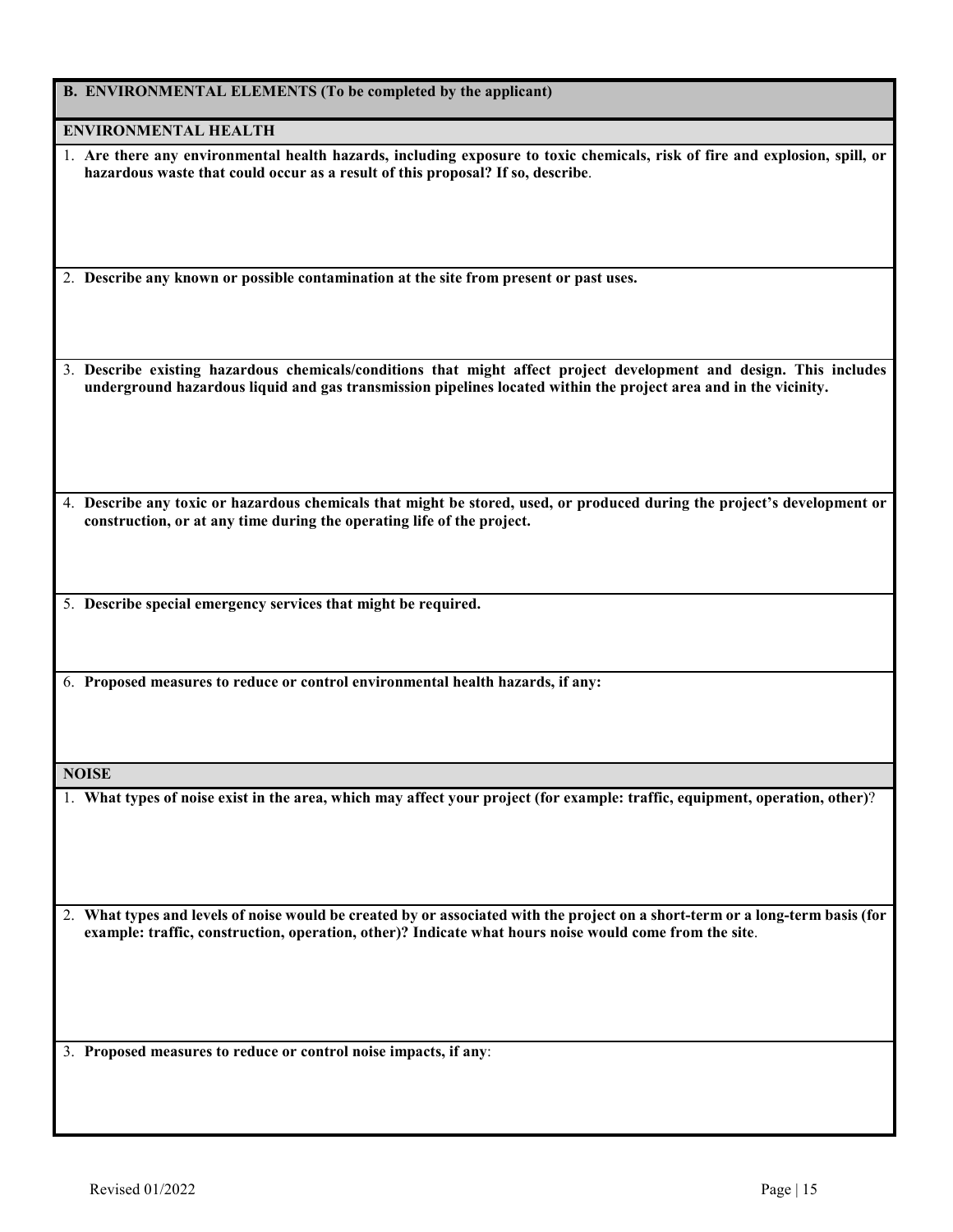| B. ENVIRONMENTAL ELEMENTS (To be completed by the applicant)                                                                                                                                                                                                                                                                                                                                             |
|----------------------------------------------------------------------------------------------------------------------------------------------------------------------------------------------------------------------------------------------------------------------------------------------------------------------------------------------------------------------------------------------------------|
| <b>LAND AND SHORELINE USE</b>                                                                                                                                                                                                                                                                                                                                                                            |
| 1. What is the current use of the site and adjacent properties? Will the proposal affect current land uses on nearby or adjacent<br>properties? If so, describe.                                                                                                                                                                                                                                         |
| 2. Has the project site been used as working farmlands or working forest lands? If so, describe. How much agricultural or<br>forest land of long-term commercial significance will be converted to other uses as a result of the proposal, if any? If resource<br>lands have not been designated, how many acres in farmland or forest land tax status will be converted to nonfarm or<br>nonforest use? |
|                                                                                                                                                                                                                                                                                                                                                                                                          |
| 3. Will the proposal affect or be affected by surrounding working farm or forest land normal business operations, such as<br>oversize equipment access, the application of pesticides, tilling, and harvesting? If so, how:                                                                                                                                                                              |
|                                                                                                                                                                                                                                                                                                                                                                                                          |
| 4. Describe any structures on the site.<br>5. Will any structures be demolished? If so, what?                                                                                                                                                                                                                                                                                                            |
|                                                                                                                                                                                                                                                                                                                                                                                                          |
| 6. What is the current zoning classification of the site?                                                                                                                                                                                                                                                                                                                                                |
| 7. What is the current comprehensive plan designation of the site?                                                                                                                                                                                                                                                                                                                                       |
| 8. If applicable, what is the current shoreline master program designation of the site?                                                                                                                                                                                                                                                                                                                  |
| 9. Has any part of the site been classified as a critical area by the city or county? If so, specify.                                                                                                                                                                                                                                                                                                    |
| 10. Approximately how many people would reside or work in the completed project?                                                                                                                                                                                                                                                                                                                         |
| 11. Approximately how many people would the completed project displace?                                                                                                                                                                                                                                                                                                                                  |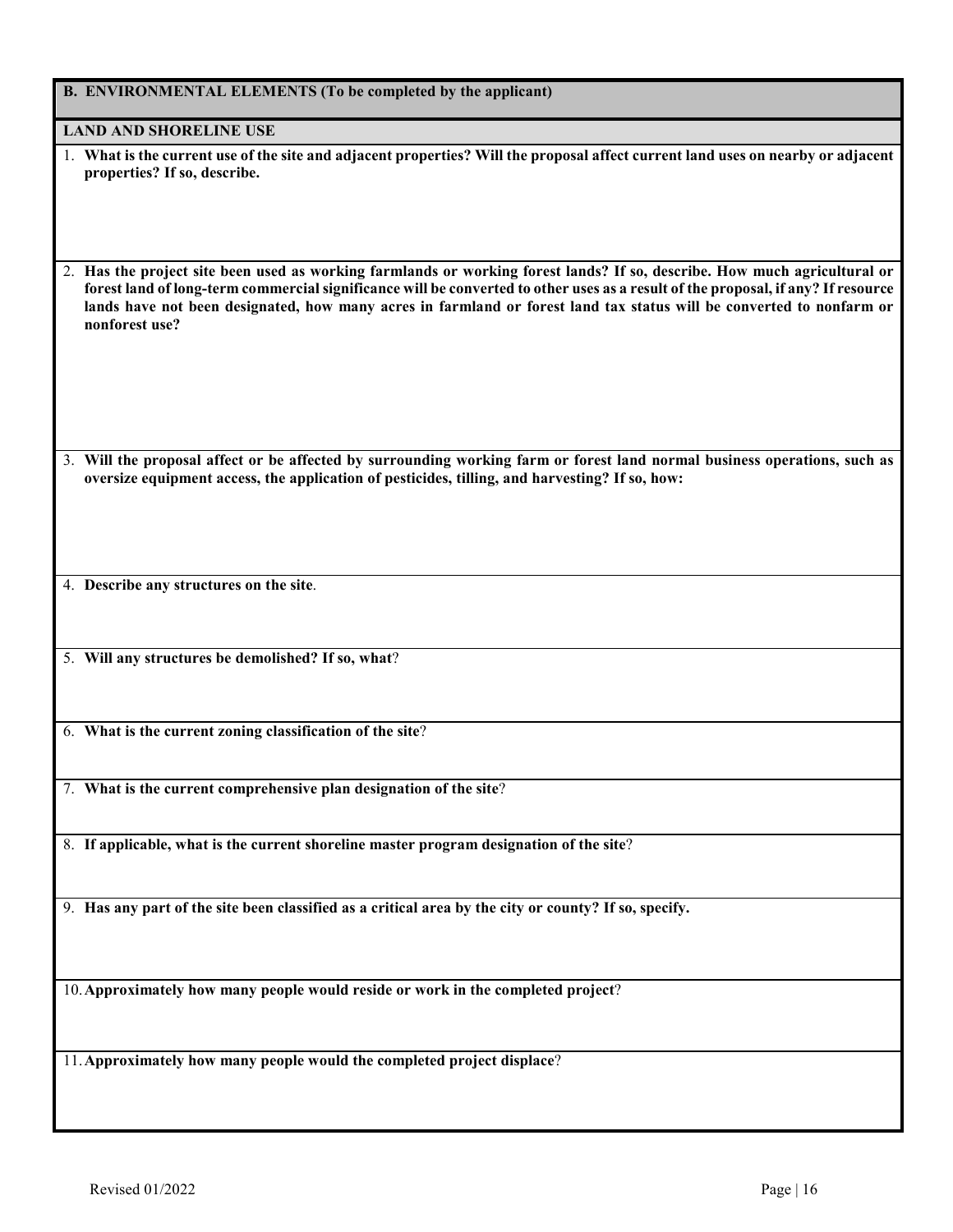|  |  | B. ENVIRONMENTAL ELEMENTS (To be completed by the applicant) |  |
|--|--|--------------------------------------------------------------|--|
|--|--|--------------------------------------------------------------|--|

**LAND AND SHORELINE USE**

12. **Proposed measures to avoid or reduce displacement impacts, if any**.

13. **Proposed measures to ensure the proposal is compatible with existing and projected land uses and plans, if any**:

14. **Proposed measures to ensure the proposal is compatible with nearby agricultural and forest lands of long-term commercial significance, if any:**

#### **HOUSING**

1. **Approximately how many units would be provided, if any? Indicate whether high, middle, or low-income housing**.

2. **Approximately how many units, if any, would be eliminated? Indicate whether high, middle, or low-income housing**.

3. **Proposed measures to reduce or control housing impacts, if any**:

**AESTHETICS**

1. **What is the tallest height of any proposed structure(s), not including antennas; what is the principal exterior building material(s) proposed**?

2. **What views in the immediate vicinity would be altered or obstructed**?

3. **Proposed measures to reduce or control aesthetic impacts, if any**: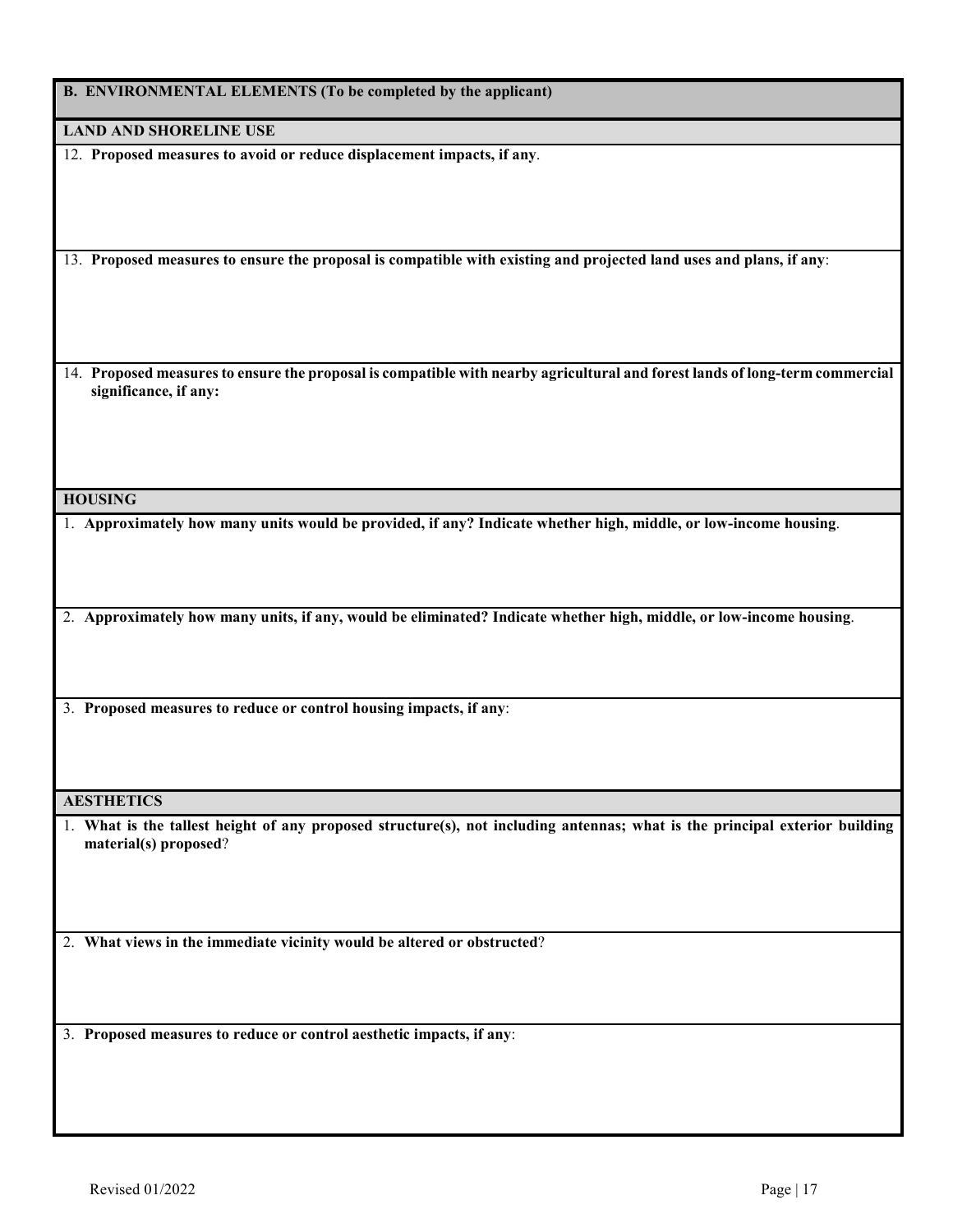**B. ENVIRONMENTAL ELEMENTS (To be completed by the applicant)**

**LIGHT AND GLARE**

1. **What type of light or glare will the proposal produce? What time of day would it mainly occur**?

2. **Could light or glare from the finished project be a safety hazard or interfere with views**?

3. **What existing off-site sources of light or glare may affect your proposal**?

4. **Proposed measures to reduce or control light and glare impacts, if any**:

**RECREATION**

1. **What designated and informal recreational opportunities are in the immediate vicinity**?

2. **Would the proposed project displace any existing recreational uses? If so, describe**.

3. **Proposed measures to reduce or control impacts on recreation, including recreation opportunities to be provided by the project or applicant, if any**:

#### **HISTORIC AND CULTURAL PRESERVATION**

1. **Are there any buildings, structures, or sites, located on or near the site that are over 45 years old listed in or eligible for listing in national, state, or local preservation registers located on or near the site? If so, specifically describe.**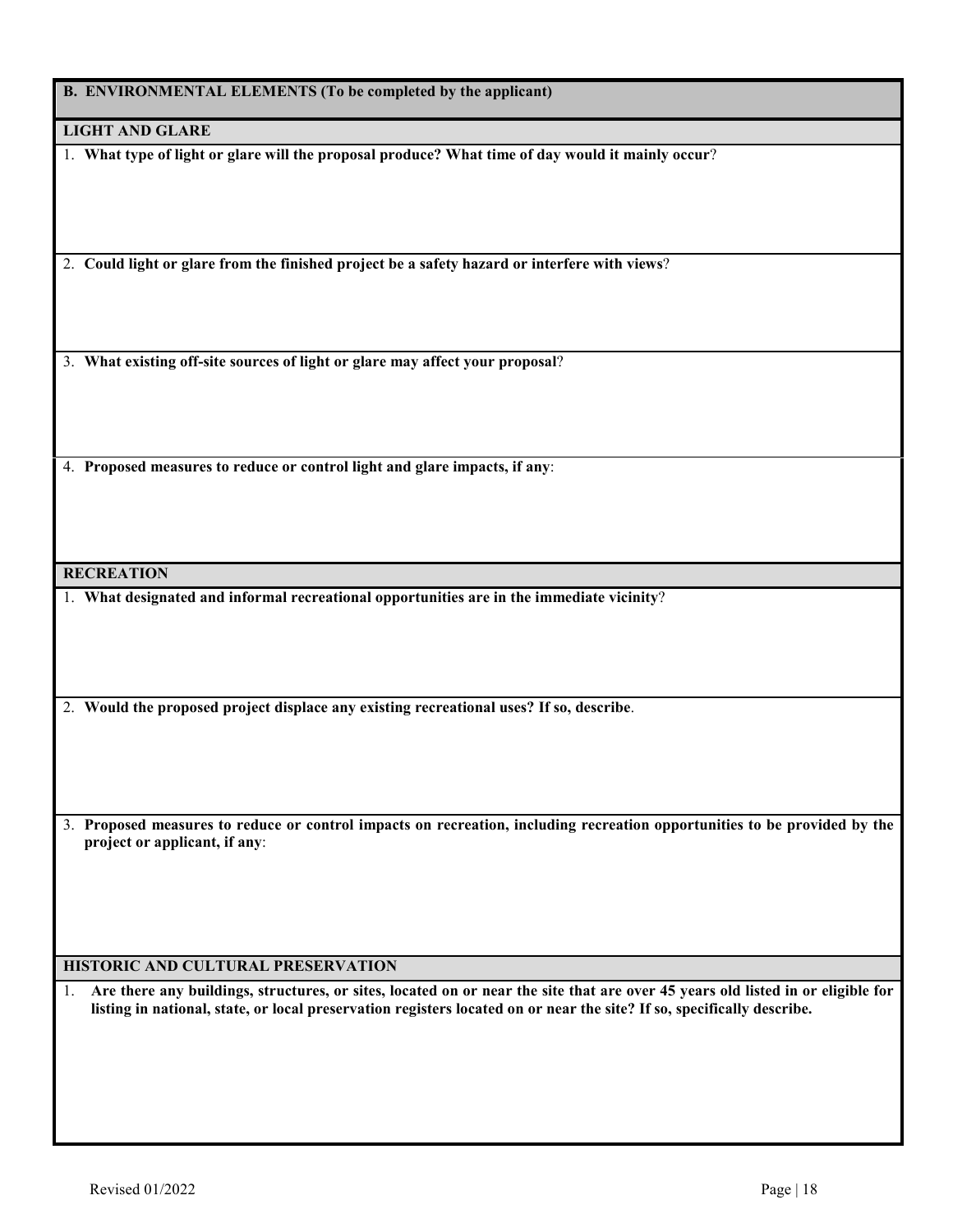| <b>B. ENVIRONMENTAL ELEMENTS (To be completed by the applicant)</b>                                                                                                                                                                                                                                                                                 |
|-----------------------------------------------------------------------------------------------------------------------------------------------------------------------------------------------------------------------------------------------------------------------------------------------------------------------------------------------------|
| HISTORIC AND CULTURAL PRESERVATION                                                                                                                                                                                                                                                                                                                  |
| Are there any landmarks, features, or other evidence of Indian or historic use or occupation? This may include human<br>2.<br>burials or old cemeteries. Are there any material evidence, artifacts, or areas of cultural importance on or near the site?<br>Please list any professional studies conducted at the site to identify such resources. |
| Proposed measures to avoid, minimize, or compensate for loss, changes to, and disturbance to resources. Please include<br>3.<br>plans for the above and any permits that may be required.                                                                                                                                                           |
| <b>TRANSPORTATION</b>                                                                                                                                                                                                                                                                                                                               |
| 1. Identify public streets and highways serving the site or affected geographic area and describe proposed access to the<br>existing street system. Show on site plans, if any.                                                                                                                                                                     |
| 2. Is the site or affected geographic area currently served by public transit? If so, generally describe. If not, what is the<br>approximate distance to the nearest transit stop?                                                                                                                                                                  |
| 3. How many parking spaces would the completed project or non-project proposal have? How many would the project or<br>proposal eliminate?                                                                                                                                                                                                           |
| 4. Will the proposal require any new or improvements to existing roads, streets, pedestrian bicycle or state transportation<br>facilities, not including driveways? If so, generally describe (indicate whether public or private).                                                                                                                 |
| 5. Will the project or proposal use (or occur in the immediate vicinity of) water, rail, or air transportation? If so, generally<br>describe.                                                                                                                                                                                                       |
| 6. How many vehicular trips per day would be generated by the completed project or proposal? If known, indicate when peak<br>volumes would occur and what percentage of the volume would be trucks (such as commercial and non-passenger vehicles).<br>What data or transportation models were used to make these estimates?                        |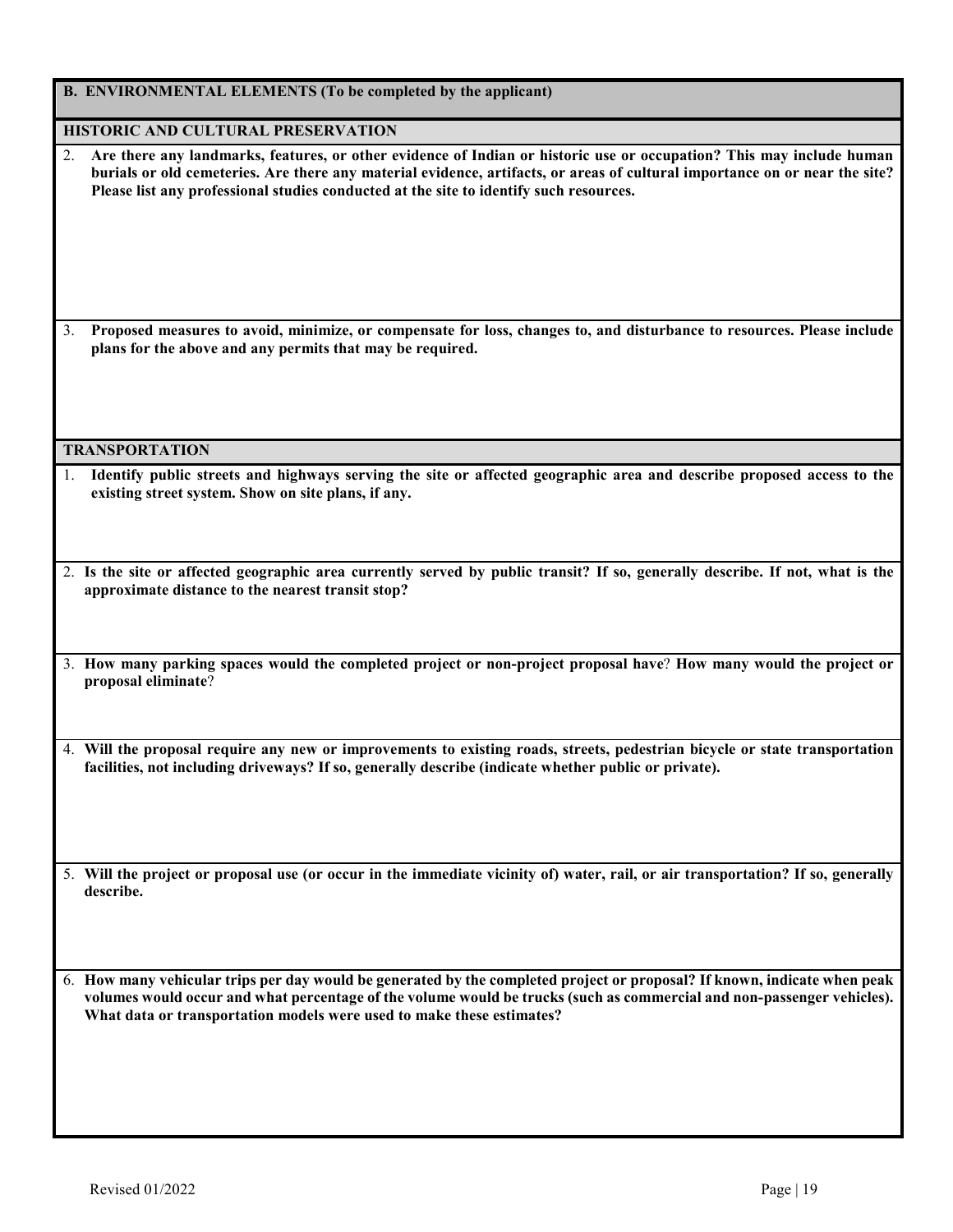| B. ENVIRONMENTAL ELEMENTS (To be completed by the applicant)                                                                                                                                                  |
|---------------------------------------------------------------------------------------------------------------------------------------------------------------------------------------------------------------|
| <b>TRANSPORTATION</b>                                                                                                                                                                                         |
| 7. Will the proposal interfere with, affect or be affected by the movement of agricultural and forest products on roads or<br>streets in the area? If so, generally describe:                                 |
| 8. Proposed measures to reduce or control transportation impacts, if any:                                                                                                                                     |
| <b>PUBLIC SERVICES</b>                                                                                                                                                                                        |
| 1. Would the project result in an increased need for public services (for example: fire protection, police protection, public<br>transit, health care, schools, other)? If so, generally describe:            |
| 2. Proposed measures to reduce or control direct impacts on public services, if any.                                                                                                                          |
| <b>UTILITIES</b>                                                                                                                                                                                              |
| 1. Check $(\checkmark)$ utilities currently available at the site:                                                                                                                                            |
| $\Box$ electricity $\Box$ natural gas $\Box$ water $\Box$ refuse service $\Box$ telephone                                                                                                                     |
| $\Box$ sanitary sewer $\Box$ septic system $\Box$ other                                                                                                                                                       |
| 2.<br>Describe the utilities that are proposed for the project, the utility providing the service, and the general construction<br>activities on the site or in the immediate vicinity which might be needed. |
| C. SIGNATURE (To be completed by the applicant.)                                                                                                                                                              |
| The above answers are true and complete to the best of my knowledge. I understand that the lead agency is relying on them<br>to make its decision.                                                            |
| <b>Date Submitted</b><br><b>Property Owner or Agent Signature</b>                                                                                                                                             |
| Name of Signee<br><b>Position and Agency/Organization</b>                                                                                                                                                     |
| PLEASE COMPLETE SECTION "D" ON THE NEXT PAGES<br>IF THERE IS NO PROJECT RELATED TO THIS ENVIRONMENTAL REVIEW                                                                                                  |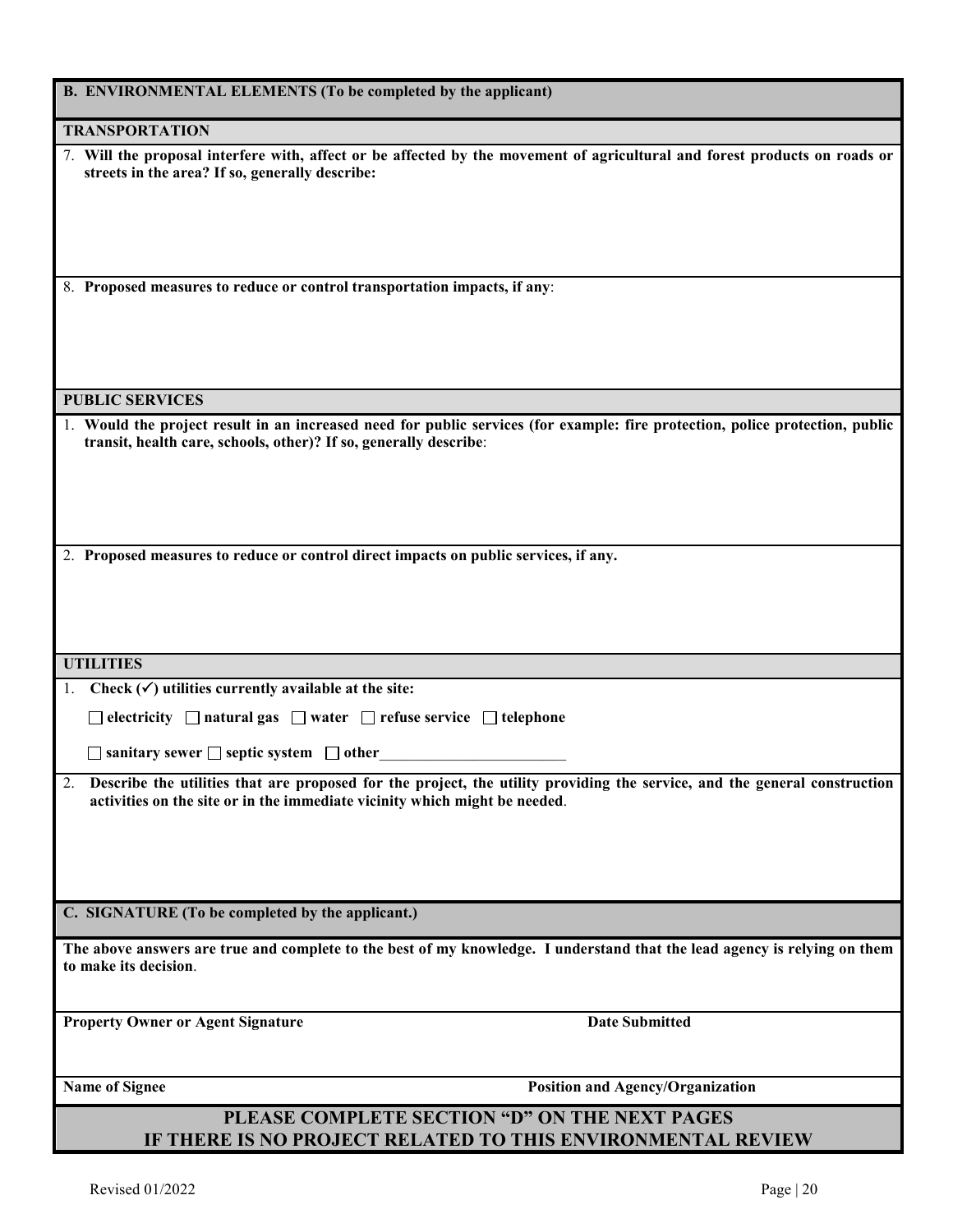|    | D. SUPPLEMENTAL SECTION FOR NONPROJECT ACTIONS ONLY (to be completed by the applicant)                                                                                                                                                                                                                                                                                                                                                           |  |
|----|--------------------------------------------------------------------------------------------------------------------------------------------------------------------------------------------------------------------------------------------------------------------------------------------------------------------------------------------------------------------------------------------------------------------------------------------------|--|
|    | Because these questions are very general, it may be helpful to read them in conjunction with the list of the elements of the<br>environment. When answering these questions, be aware of the extent the proposal, or the types of activities that would likely<br>result from the proposal, would affect the item at a greater intensity or at a faster rate than if the proposal were not implemented.<br>Respond briefly and in general terms. |  |
|    | 1. How would the proposal be likely to increase discharge to water; emissions to air; production, storage, or release of toxic<br>or hazardous substances; or production of noise?                                                                                                                                                                                                                                                               |  |
|    |                                                                                                                                                                                                                                                                                                                                                                                                                                                  |  |
|    | Proposed measures to avoid or reduce such increases are:                                                                                                                                                                                                                                                                                                                                                                                         |  |
|    |                                                                                                                                                                                                                                                                                                                                                                                                                                                  |  |
|    |                                                                                                                                                                                                                                                                                                                                                                                                                                                  |  |
| 2. | How would the proposal be likely to affect plants, animals, fish, or marine life?                                                                                                                                                                                                                                                                                                                                                                |  |
|    |                                                                                                                                                                                                                                                                                                                                                                                                                                                  |  |
|    |                                                                                                                                                                                                                                                                                                                                                                                                                                                  |  |
|    |                                                                                                                                                                                                                                                                                                                                                                                                                                                  |  |
|    | Proposed measures to protect or conserve plants, animals, fish, or marine life are:                                                                                                                                                                                                                                                                                                                                                              |  |
|    |                                                                                                                                                                                                                                                                                                                                                                                                                                                  |  |
|    |                                                                                                                                                                                                                                                                                                                                                                                                                                                  |  |
| 3. | How would the proposal be likely to deplete energy or natural resources?                                                                                                                                                                                                                                                                                                                                                                         |  |
|    |                                                                                                                                                                                                                                                                                                                                                                                                                                                  |  |
|    |                                                                                                                                                                                                                                                                                                                                                                                                                                                  |  |
|    |                                                                                                                                                                                                                                                                                                                                                                                                                                                  |  |
|    | Proposed measures to protect or conserve energy and natural resources are:                                                                                                                                                                                                                                                                                                                                                                       |  |
|    |                                                                                                                                                                                                                                                                                                                                                                                                                                                  |  |
|    |                                                                                                                                                                                                                                                                                                                                                                                                                                                  |  |
|    |                                                                                                                                                                                                                                                                                                                                                                                                                                                  |  |
| 4. | How would the proposal be likely to use or affect environmentally sensitive areas or areas designated (or eligible or under<br>study) for governmental protection; such as parks, wilderness, wild and scenic rivers, threatened or endangered species<br>habitat, historic or cultural sites, wetlands, floodplains, or prime farmlands?                                                                                                        |  |
|    |                                                                                                                                                                                                                                                                                                                                                                                                                                                  |  |
|    |                                                                                                                                                                                                                                                                                                                                                                                                                                                  |  |
|    |                                                                                                                                                                                                                                                                                                                                                                                                                                                  |  |
|    | Proposed measures to protect such resources or to avoid or reduce impacts are:                                                                                                                                                                                                                                                                                                                                                                   |  |
|    |                                                                                                                                                                                                                                                                                                                                                                                                                                                  |  |
|    |                                                                                                                                                                                                                                                                                                                                                                                                                                                  |  |
|    |                                                                                                                                                                                                                                                                                                                                                                                                                                                  |  |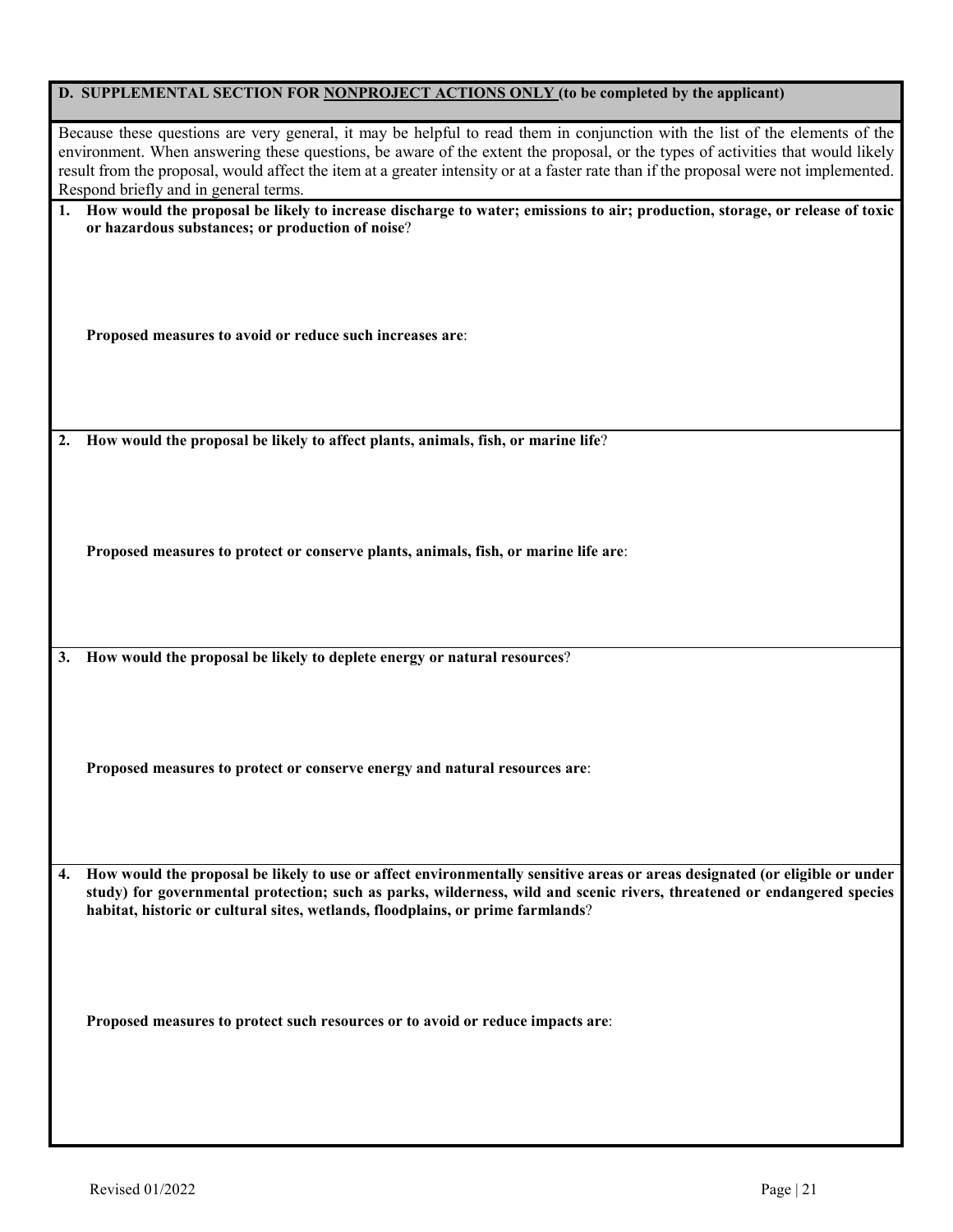|    | D. SUPPLEMENTAL SECTION FOR NONPROJECT ACTIONS ONLY (to be completed by the applicant)                                                                                          |
|----|---------------------------------------------------------------------------------------------------------------------------------------------------------------------------------|
|    | 5. How would the proposal be likely to affect land and shoreline use, including whether it would allow or encourage land or<br>shoreline uses incompatible with existing plans? |
|    | Proposed measures to avoid or reduce shoreline and land use impacts are:                                                                                                        |
| 6. | How would the proposal be likely to increase demands on transportation or public services and utilities?                                                                        |
|    | Proposed measures to reduce or respond to such demand(s) are:                                                                                                                   |
|    | 7. Identify, if possible, whether the proposal may conflict with local, state, or federal laws or requirements for the protection<br>of the environment.                        |